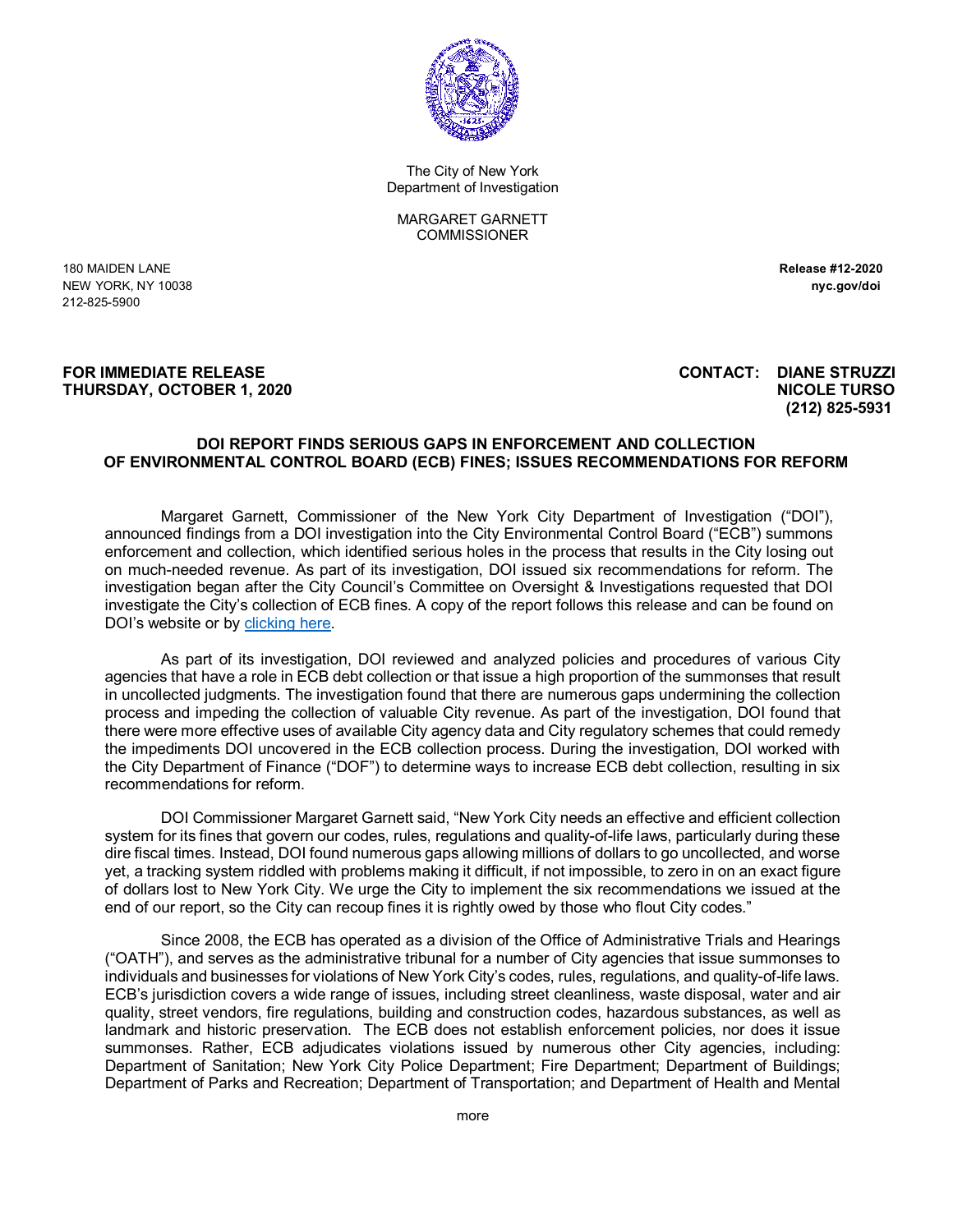Hygiene. When ECB adjudication results in a judgment with a monetary penalty, DOF is responsible for collecting on the ECB judgment. According to DOF's 2019 Annual Report on DOF Collection of ECB Judgment Debt, the outstanding ECB debt inventory totaled \$1,417,099,873, of which \$634,888,974 was categorized as "Allowance for Bad Debt," while active collection efforts continued on the remaining \$782,210,899. Once an ECB judgment is referred to DOF for collection, the governing statute permits DOF to attempt collection for up to eight years. After eight years have passed, the debt is canceled. While DOF's ECB debt collection increased in 2019, DOI found a number of impediments to the ECB collection efforts that could be remedied through more effective use of available City agency data and City regulatory schemes.

As a result of the findings discussed in the report, it is not possible to determine with any accuracy the true collectability of this debt, which in and of itself is problematic. DOI's investigation found serious problems in effectively collecting ECB debt as well as tracking ECB debt. The investigation's findings and recommendations included:

- The City should standardize and expand the use of a centralized database allowing all City agencies to efficiently share City-owned information that is relevant to the issuance and enforcement of ECB Summonses;
- City agencies should consider the existence of ECB debt before granting or renewing City licenses and permits;
- Existing ECB debt should be made a determining factor in evaluating vendor responsibility for all City contracts and purchasing decisions. All vendors should be informed that contract payments will not be made until outstanding ECB debt is either paid or satisfactorily resolved;
- Summons-issuing agencies should adopt a system to electronically issue summonses;
- Unenforceable summonses should be tracked by DOF and the Law Department, and the cause of the non-enforcement should be relayed to the issuing agency and to OATH. Issuing agencies should designate an employee or employees to track its unenforceable summonses and to ensure that guidance and training responsive to the issues identified is provided; and
- DOF should track the performance of Outside Collection Agencies (OCAs), which are used when DOF is unable to locate alternative contract information or assets, and make use of the data to identify collection process improvements.

Commissioner Garnett thanked DOF Commissioner Jacques Jiha, Ph.D., Commissioner and Chief Administrative Law Judge of OATH Joni Kletter, Corporation Counsel James E. Johnson, and their staffs, for their assistance and cooperation in this investigation.

This investigation was conducted by DOI's Office of the Inspector General for DOF, specifically Special Investigator Willy Gomez and First Deputy Inspector General Mary Kozlow, under the supervision of Inspectors General Ann Petterson and Clinton Daggan, Deputy Commissioner/Chief of Investigations Dominick Zarrella, and First Deputy Commissioner Daniel Cort.

*DOI is one of the oldest law-enforcement agencies in the country and New York City's corruption watchdog. Investigations may involve any agency, officer, elected official or employee of the City, as well as those who do business with or receive benefits from the City. DOI's strategy attacks corruption comprehensively through systemic investigations that lead to high-impact arrests, preventive internal controls and operational reforms that improve the way the City runs.* 

> **DOI's press releases can also be found at twitter.com/NYC\_DOI Bribery and Corruption are a Trap. Don't Get Caught Up. Report It at 212-3-NYC-DOI.**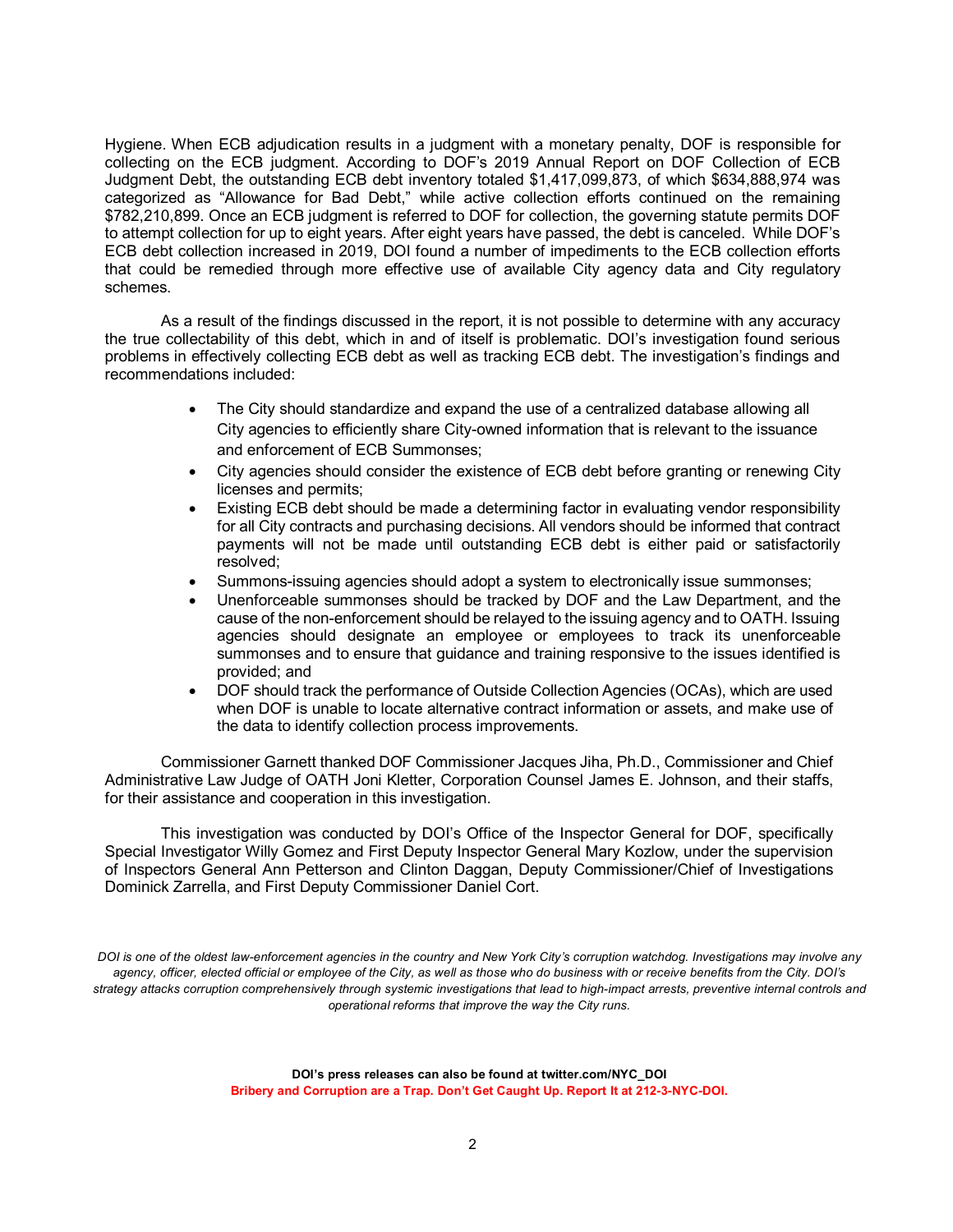

### **New York City Department of Investigation**

**Environmental Control Board Summons Enforcement & Collection: DOI Investigation Identifies Serious Gaps and Issues Recommendations for Reform**

> **MARGARET GARNETT COMMISSIONER**

**Ann Petterson and Clinton Daggan Inspectors General for the City Department of Finance**

**October 2020**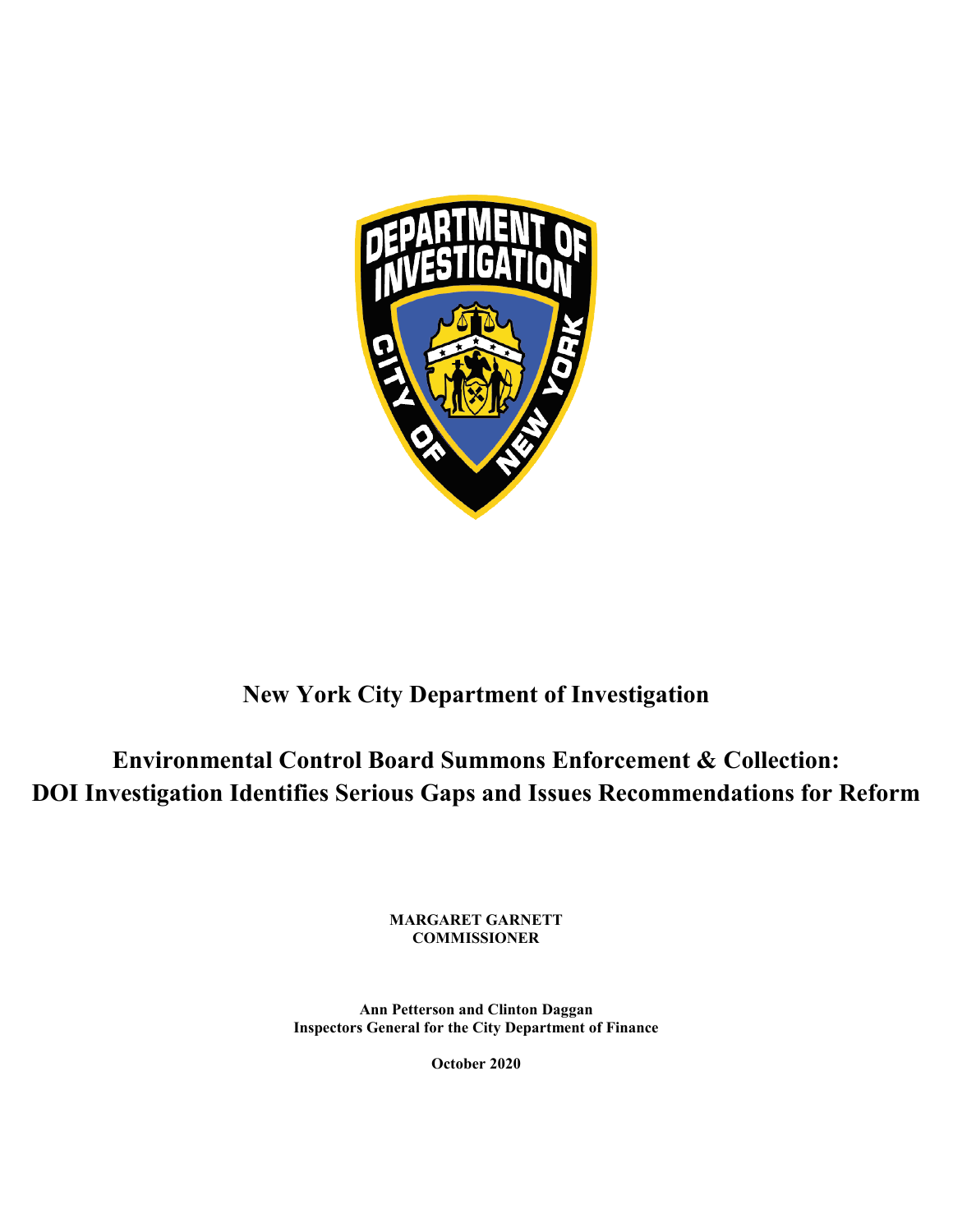#### **TABLE OF CONTENTS**

| I.            |                                                                                |
|---------------|--------------------------------------------------------------------------------|
| II.           |                                                                                |
| Ш.            |                                                                                |
|               |                                                                                |
|               |                                                                                |
| IV.           |                                                                                |
|               |                                                                                |
|               |                                                                                |
|               |                                                                                |
|               | 1. Existing ECB Debt as a Factor When Granting or Renewing Licenses and        |
|               |                                                                                |
|               | 2. Accountability for Unenforceable Summonses and Training in Summons Issuance |
|               |                                                                                |
| $V_{\bullet}$ |                                                                                |
| VI.           |                                                                                |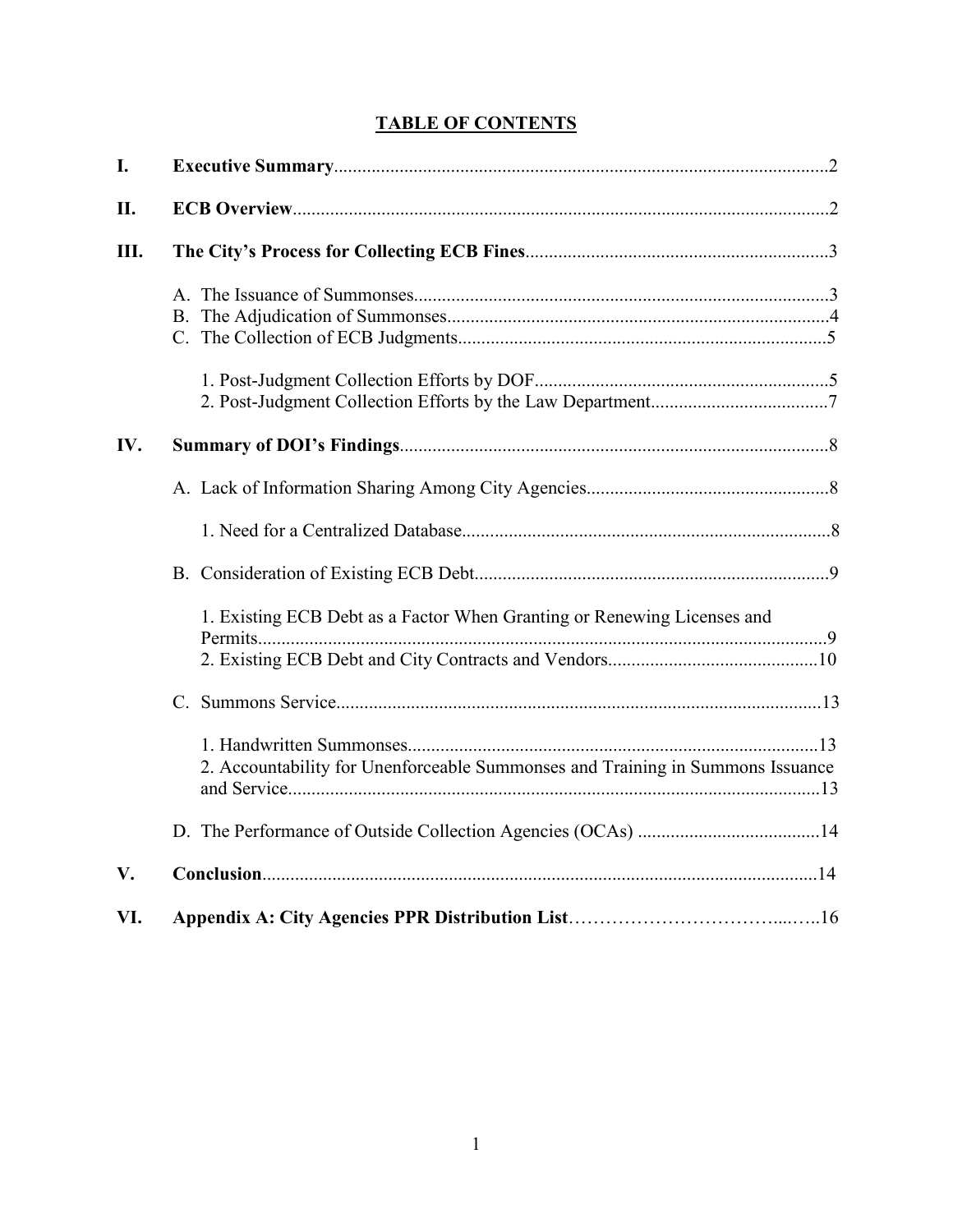#### **I. Executive Summary**

In September 2018, the City Council's Committee on Oversight & Investigations requested that the Department of Investigation (DOI) investigate the City's collection of Environmental Control Board (ECB) fines. In the request, Committee Chair Ritchie Torres stated that the City has failed to collect on more than \$1.5 billion in ECB judgment debt, and suggested that the City could reclaim this debt with increased enforcement action against those who owe money to the City. To conduct its investigation, DOI reviewed and analyzed policies and procedures of various City agencies that have a role in ECB debt collection or that issue a high proportion of the Summonses that result in uncollected judgments.

The system for the issuance and adjudication of ECB Summonses, and the collection of the judgments that result from these Summonses, is riddled with holes, each of which represents a place where revenue to the City from ECB fines drains away. Improving these processes to increase the collection of this revenue is particularly important at present, as the City endures what is likely to be a prolonged fiscal crisis. In addition, many ECB Summonses are issued for qualityof-life matters like the cleanliness of the City's streets and the safety of residential construction; in a budget-cutting era it is vital that the City use all available tools to effectively deter such conduct.

During the course of this investigation, DOI collaborated with the Department of Finance (DOF) to determine ways to increase ECB debt collection. While DOF's ECB debt collection increased in 2019, DOI found a number of impediments to the ECB collection efforts that could be remedied through more effective use of available City agency data and City regulatory schemes. Our findings and recommendations are set forth in more detail below.

#### **II. ECB Overview**

Since 2008, the ECB has operated as a division of the Office of Administrative Trials and Hearings  $(OATH)$ ,<sup>[1](#page-4-0)</sup> and serves as the administrative tribunal for a number of City agencies (collectively, the "City ECB agencies") that issue Summonses to individuals and businesses for violations of New York City's codes, rules, regulations, and quality-of-life laws. ECB's jurisdiction covers a wide range of issues, including street cleanliness, waste disposal, water and air quality, street vendors, fire regulations, building and construction codes, hazardous substances, as well as landmark and historic preservation.<sup>[2](#page-4-1)</sup> The ECB does not establish enforcement policies, nor does it issue any Summonses. Rather, ECB adjudicates violations issued by numerous other City agencies, including:

- Department of Sanitation (DSNY);
- New York City Police Department (NYPD);
- Fire Department (FDNY);
- Department of Buildings (DOB);

<span id="page-4-0"></span><sup>&</sup>lt;sup>1</sup> N.Y.C. Local Law 35 (Nov. 3, 2008); NY City Charter §1049-a (a).

<span id="page-4-1"></span><sup>&</sup>lt;sup>2</sup> NY City Charter  $\S 1049$ -a (c)(1).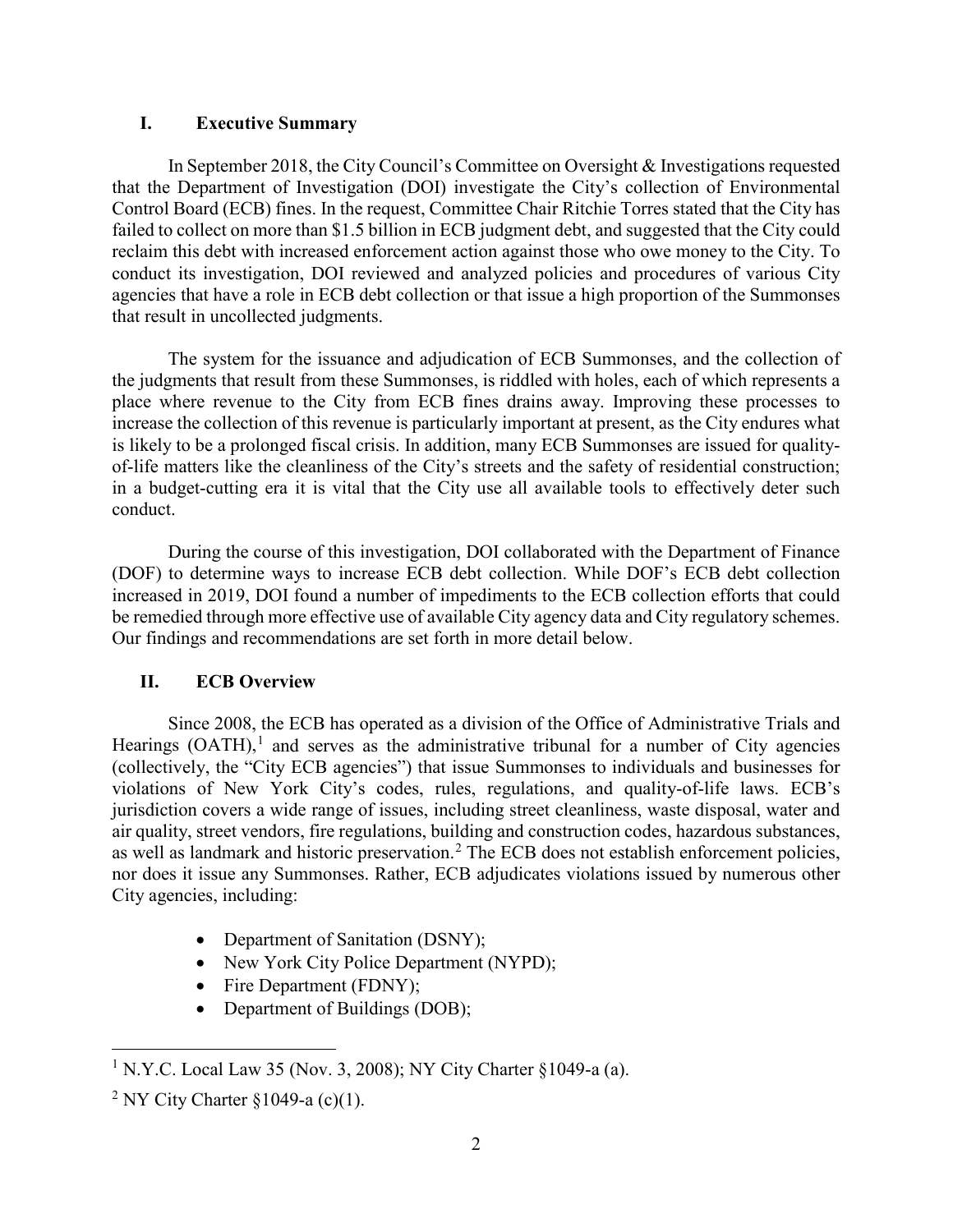- Department of Parks and Recreation (DPR);
- Department of Transportation (DOT); and
- Department of Health and Mental Hygiene (DOHMH).

When ECB adjudication results in a judgment with a monetary penalty, DOF is responsible for collecting on the ECB judgment. According to DOF's 2019 Annual Report on DOF Collection of ECB Judgment Debt, the outstanding ECB debt inventory totaled  $$1,417,099,873,3$  $$1,417,099,873,3$  $$1,417,099,873,3$  of which \$634,888,974 was categorized as "Allowance for Bad Debt," while active collection efforts continued on the remaining \$782,210,899.<sup>[4](#page-5-1)</sup> Once an ECB judgment is referred to DOF for collection, the governing statute permits DOF to attempt collection for up to eight years. After eight years have passed, the debt is canceled.<sup>[5](#page-5-2)</sup> Therefore, it is crucial that DOF uses every method available to identify the respondents and collect on debts in a timely manner.

#### **III. The City's Process for Collecting ECB Fines**

#### **A. The Issuance of Summonses**

A Summons for an ECB violation that is adjudicated at OATH (a "Summons") notifies an individual or entity (the "respondent") of the specific violations or infractions committed. Summonses are issued by approximately 20 City agencies that enforce the City's quality-of-life laws. Summonses can be issued for conditions or actions such as littering and illegal dumping, building occupancy permit violations, unauthorized use of the sidewalk, noise pollution, and fire safety violations. A Summons may be either a "Compliance" or "Non-compliance" Summons. Compliance Summonses require some corrective action on behalf of the respondent, and tend to have higher fines. Common Compliance Summonses include failure to file a certificate of correction with DOB and failure to comply with the DOB building code. Non-compliance Summonses do not require a corrective action, and are usually satisfied when the outstanding balance is paid in full. Common Non-compliance Summonses include failure to remove snow and ice from the public walkways, and abandoned vehicles. According to DOF, because Compliance Summonses require responsive action from the respondents, for some agencies, the collection rate tends to be higher than the collection rate on Non-compliance Summonses. In many cases, respondents simply ignore the Non-compliance Summons they are issued.

When an infraction or violation is observed, an inspector or duly authorized officer issues a Summons and serves that Summons in the manner prescribed by law.<sup>[6](#page-5-3)</sup> Summonses can be handwritten or electronically issued. Summonses that are electronically issued can be directly uploaded

<span id="page-5-0"></span><sup>&</sup>lt;sup>3</sup> For the reasons discussed in this report, it is not possible to determine with any accuracy what portion of this debt is reasonably collectible.

<span id="page-5-1"></span><sup>&</sup>lt;sup>4</sup> Due to the economic impact of the COVID-19 pandemic, DOF has limited enforcement efforts.

<span id="page-5-2"></span> $5$  NY City Charter §1049-a (d)(1)(i).

<span id="page-5-3"></span> $6$  NY City Charter §1049-a (d)(2) (setting forth the various methods of acceptable service for different types of Summonses, such as delivery to an employee of the respondent, affixing the Summons in a conspicuous place at the premises where the violation occurred, or sending by certified mail).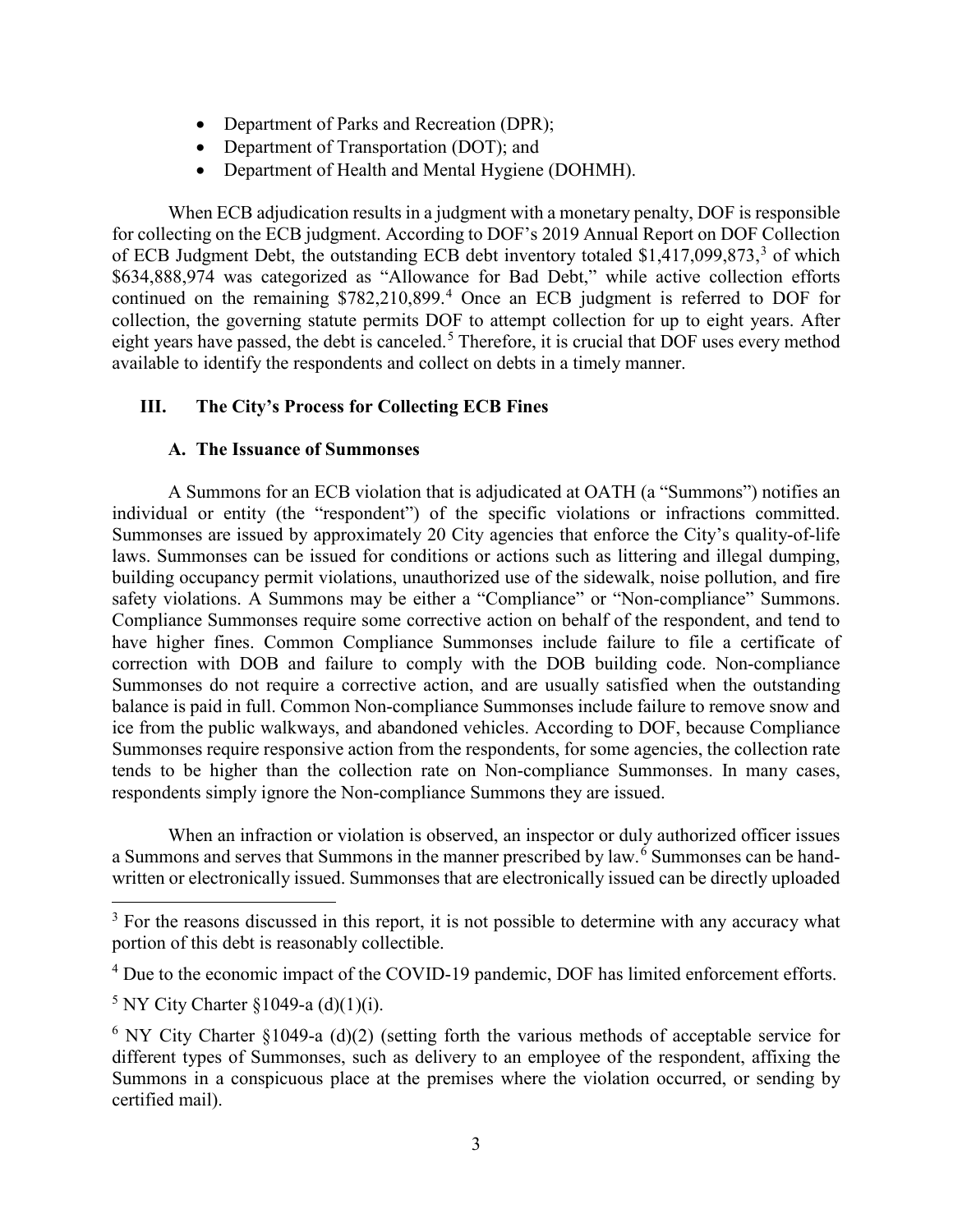to OATH's Automated Information Management System (AIMS). Hand-written Summonses are sent to OATH by the issuing agencies; OATH forwards these Summonses to FedCap, a third-party vendor, to be scanned and entered into the AIMS database.<sup>[7](#page-6-0)</sup>

#### **B. The Adjudication of Summonses**

Once a Summons has been served, a respondent can either pay the fine prescribed by the Summons or request an administrative hearing. If requested, the administrative hearing is conducted by a Hearing Officer at OATH. Following the hearing, the Hearing Officer will issue an order setting forth the Hearing Officer's recommendation and any resulting fine. If the relevant issuing agency accepts the Hearing Officer's recommendation but OATH does not receive payment of an ordered fine within 90 days of the order, then a judgment is entered for the amount of the fine.

OATH also has the authority to enter a default judgment when a respondent fails to appear at a scheduled hearing or when a respondent fails to plead within the time allowed by the rules of the ECB board. [8](#page-6-1) In practice, however, according to OATH officials, if a respondent does not appear at the first scheduled hearing, OATH does not immediately enter a default judgment, but rather affords a grace period to allow for the processing of mailed checks and response time for two separate notifications of default. If the respondent fails to respond to the second notice, OATH then enters a default judgment against the respondent. Default judgments entered against respondents typically contain significantly higher penalties than the original amounts of the fine because the City Charter allows OATH to levy the maximum penalty allowable by law for each individual violation.<sup>[9](#page-6-2)</sup> Respondents must be notified by mail that a default judgment has been entered, told the amount of the penalty, and advised that they may request a stay of default for "good cause" if they request a hearing or enter a plea within thirty days of the mailing of the notice of default. $10$ 

In interviews with DOI, OATH officials stated that it is common practice for OATH to vacate default judgments and set new hearing dates upon applications by respondents after judgments have been entered, as long as the respondents provide a credible explanation showing "good cause." These requests must be filed within one year of the date of the default decision. OATH officials emphasized that their Agency's mission is to ensure that OATH conducts fair and impartial hearings; the effectiveness of the collection of Summons fines is not OATH's responsibility.

<span id="page-6-0"></span> $<sup>7</sup>$  One consequence of the lapses in data tracking discussed in this report is the difficulty obtaining</sup> accurate statistics on even simple matters, such as how many Summonses are issued in a given year. For example, DOF's annual report states that 620,000 ECB Summonses were issued in FY 2019, OATH reports that 699,099 ECB Summonses were issued in FY 2019, and DOI's own efforts to confirm those numbers (relying primarily on information in NYC OpenData Portal), produced a figure of approximately 650,000 ECB Summonses issued in FY 2019.

<span id="page-6-1"></span> $8$  NY City Charter  $$1049-a$  (d)(1)(d).

<span id="page-6-2"></span> $9$  NY City Charter §1049-a (d)(1)(d).

<span id="page-6-3"></span><sup>&</sup>lt;sup>10</sup> NY City Charter §1049-a (d)(1)(h).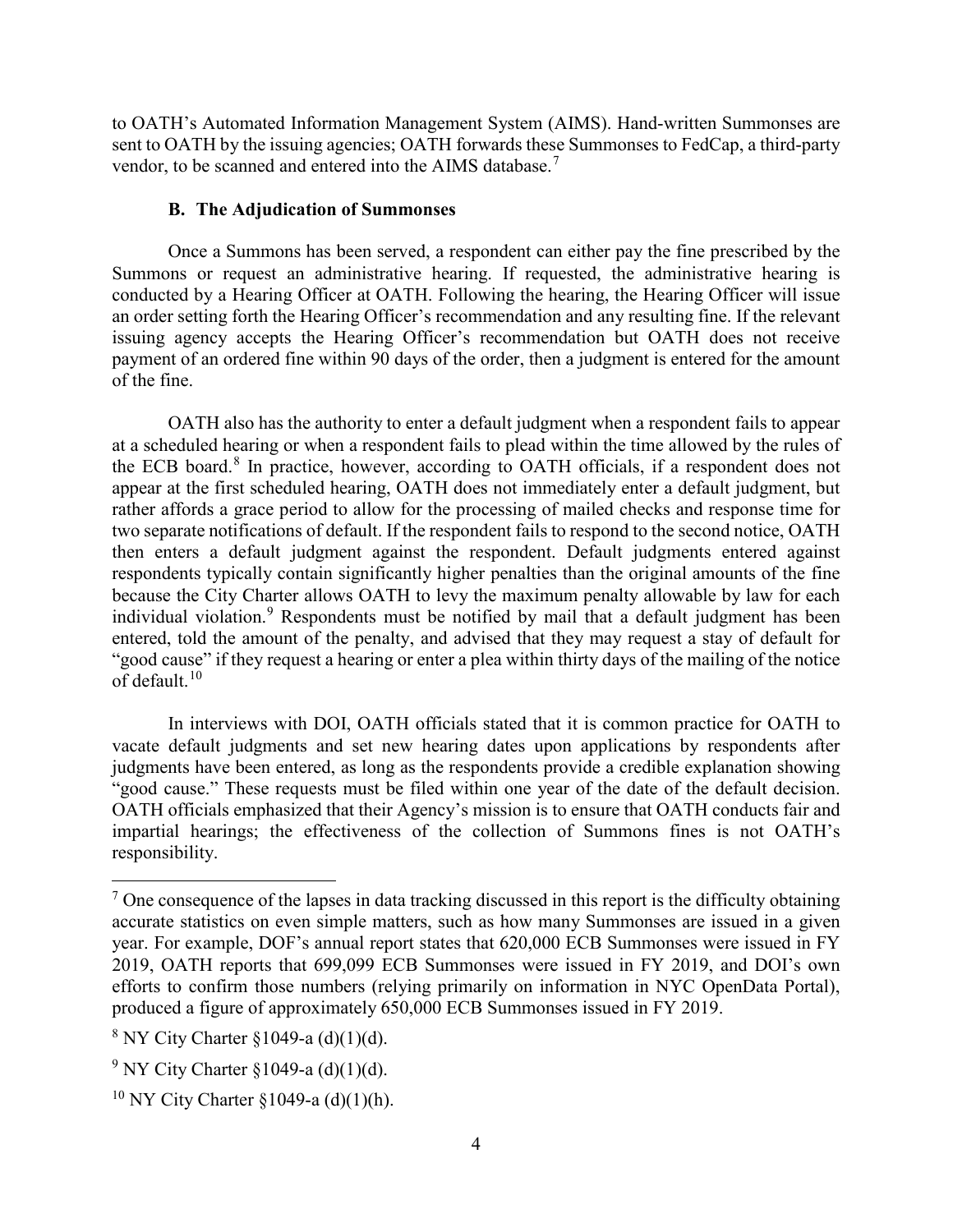ECB judgments (whether following a hearing or by default) that are \$25,000 or less can be docketed with the Civil Court of the City of New York and enforced without further court proceedings, in the same manner as money judgments entered in other civil actions.<sup>[11](#page-7-0)</sup> Each month OATH transmits ECB judgments that are \$25,000 or less to the Civil Court for processing. These judgments are "auto-docketed."[12](#page-7-1) If an ECB judgment is in excess of \$25,000 or if the Summons was facially valid but deemed to have not been written or served properly, OATH cannot autodocket the ECB judgment. Docketing an ECB judgment allows DOF to begin the collection process.

OATH refers all auto-docketed ECB judgments to DOF. Due to the Civil Court's \$25,000 jurisdictional limit, debts in excess of \$25,000 cannot be automatically docketed in Civil Court. OATH sends judgments that cannot be auto-docketed to the Law Department for docketing in Supreme Court. In addition to overseeing the manual docketing of these judgments, the Law Department conducts collection enforcement efforts on the ECB judgments they receive. ECB judgments referred to the Law Department are not included in the current outstanding \$1.417 billion ECB debt discussed in DOF's 2019 Annual Report.

#### **C. The Collection of ECB Judgments**

#### **1. Post-Judgment Collection Efforts by DOF**

When DOF receives a docketed ECB judgment, DOF mails a notice to the respondent stating that a debt is owed to the City. If the respondent fails to respond within 30 days of the mailing, DOF selects debt with the highest dollar value for further research. All remaining debt is referred to an Outside Collection Agency (OCA). DOF's internal research includes investigative search engines such as Lexis-Nexis to confirm the respondent's address and determine if the respondent has any available assets. If assets or alternative contact information are found, DOF internally refers the judgment to its Legal Division and/or the NYC Sheriff's Office for collection of the judgment debt. When appropriate, this process also involves the NYC Marshals.

Debt that is referred to an OCA goes through three collection cycles. DOF initially refers the debt to a primary OCA, which is given six months to collect. If the primary OCA fails to collect, the debt is referred to a secondary OCA, and after an additional six months the remaining uncollected debt is referred to a third OCA.<sup>[13](#page-7-2)</sup> The third OCA also has a six month collection period, after which the remaining debt is relegated to the "Allowance for Bad Debt" account.

OCA collection efforts include searches for respondent assets, and sending letters and making phone calls to respondents. OCAs do not have the ability to negatively impact the

<span id="page-7-0"></span><sup>&</sup>lt;sup>11</sup> NY City Charter §1049-a (d)(1)(g).

<span id="page-7-1"></span><sup>&</sup>lt;sup>12</sup> "Auto-docketing" an ECB judgment debt allows and authorizes ECB Summonses to be treated as judgments without further legal action, thus expediting DOF's collection process.

<span id="page-7-2"></span><sup>&</sup>lt;sup>13</sup> The current primary OCA, "IC Systems", receives a 6.00% commission on collected debt. The commission rates for the secondary OCA, "RTR Financials," and the tertiary OCA, "Penn Credit Corp," is 7.25% and 9.68%, respectively.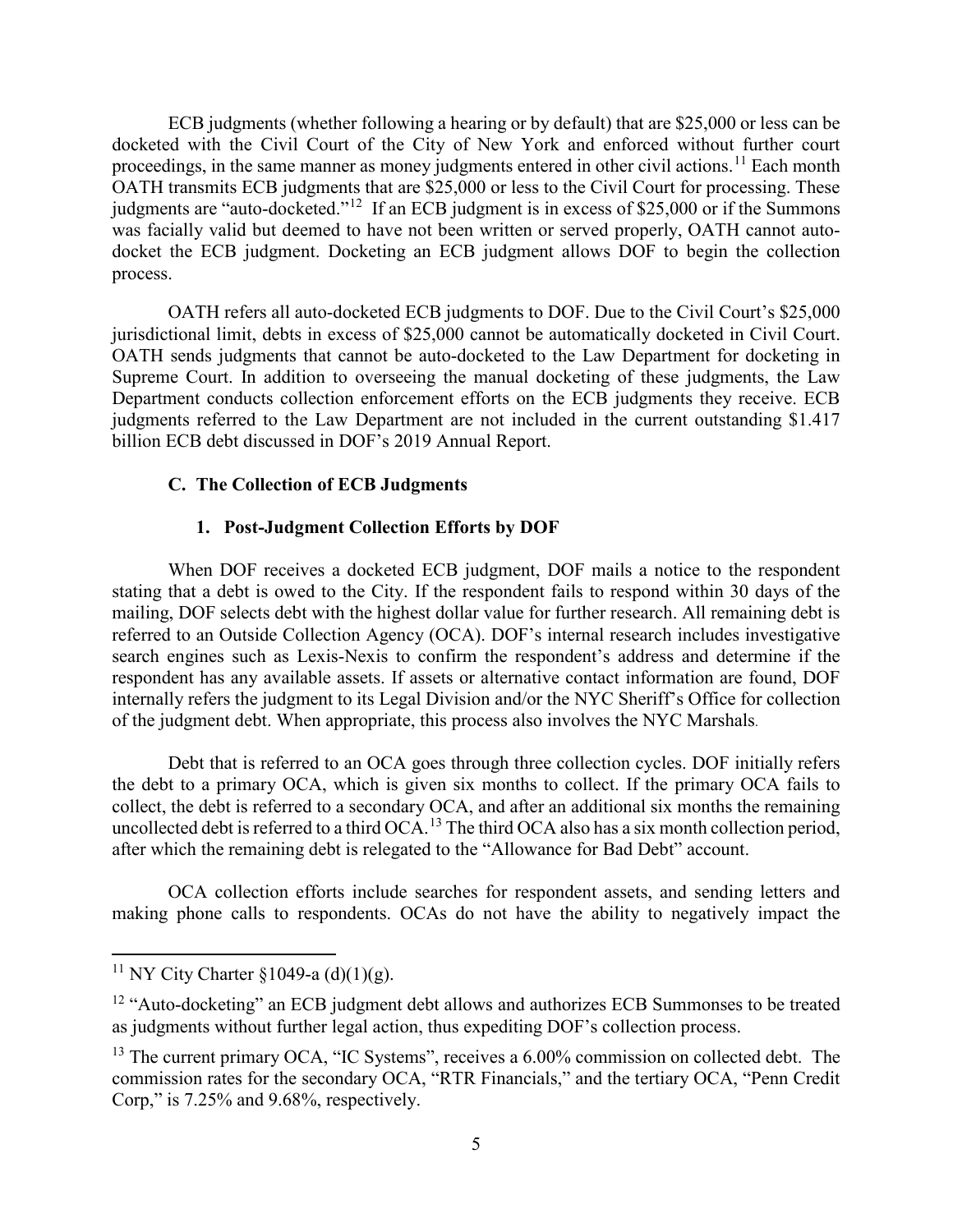respondent's credit score. Additionally, under State law, the City cannot convert ECB penalties to tax liens, which would be a highly effective measure in the debt collection process as property cannot be sold or transferred until a tax lien is satisfied. Some ECB penalties against property owners become judgment liens against the property, but these liens are secondary to prior mortgages and judgments, and to federal and State tax liens. Moreover, the property liens have an eight-year statute of limitations, compared to other judgments that can create liens that last as long as 20 years. Additionally, property owners are often able to conceal their personal identities using various corporate structures, such as Limited Liability Corporations (LLCs), that also make collection of judgments and judgment liens difficult.

Uncollected debt remaining after completion of the eighteen-month rotation among OCAs is placed in the "Allowance for Bad Debt" account. Debt not collected within eight years is canceled, with the City no longer attempting to collect it nor having the authority to attempt to collect it. In 2019 alone, \$136,654,761 in ECB debt was canceled due to the expiration of the eightyear statutory collection period.

DOF has indicated that problems with Summons service are a significant impediment to the collection of ECB fines. In order for ECB to obtain jurisdiction over a respondent, service of the Summons must be made in full compliance with the applicable provisions of either the Civil Procedure Laws and Rules (CPLR) or the New York City Charter. According to DOF officials involved in the ECB debt collection process, in many cases where ECB debt remains uncollected, the agencies that issued the initial Summons failed to properly record the correct legal name of the entities upon which Summonses were served. For example, if property ownership is layered or in the name of a Limited Liability Corporation (LLC), the agency issuing the Summons may identify the respondent in a manner that differs from the respondent's legal identity.

In addition, according to DOF officials, the manner of service for Summonses with such problems is sometimes improper or there are insufficient affidavits of service to attest to the proper completion of service. According to OATH, if a Summons is facially defective—for example, if all the items on the Summons are not filled in and items such as a description of the violation or the location of the violation are missing, or if the handwriting is totally illegible—the Summons is dismissed. OATH does not review Summonses for accuracy, and as long as the Summons and affidavit of service are facially valid and submitted prior to the hearing date, the service is deemed appropriate.[14](#page-8-0) If the respondent fails to appear at OATH's scheduled hearing, then a default judgment is entered against the respondent.

<span id="page-8-0"></span><sup>&</sup>lt;sup>14</sup> A Summons may be facially valid and thus suffice for the entry of a judgment at OATH, but underlying service issues or other defects may nonetheless pose a barrier to collection by DOF or the Law Department.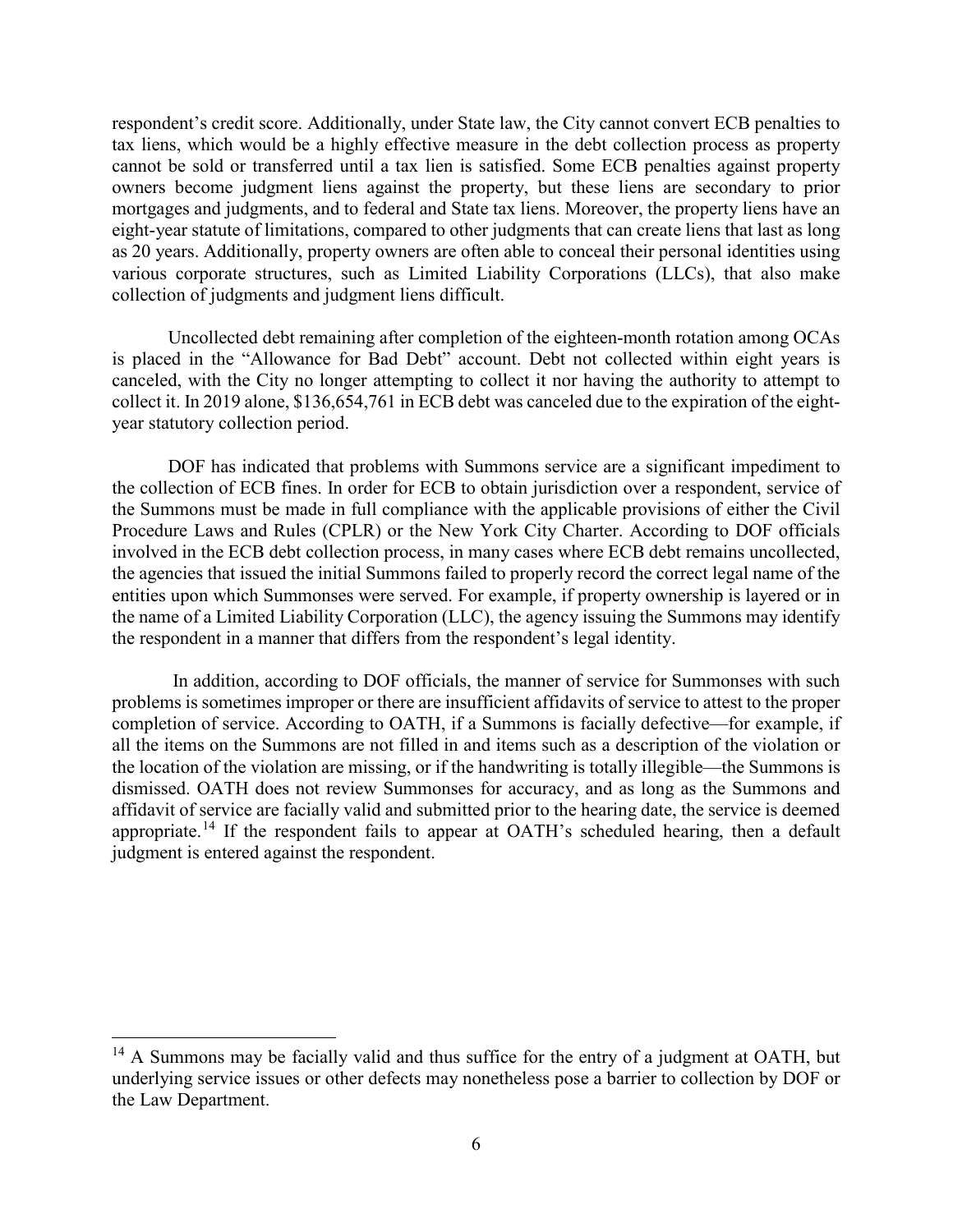In summary, DOF informed DOI that although they have various collection processes in place, their efforts to collect on ECB judgments are hindered for the following recurring reasons:

- Respondent companies are no longer in business or have declared bankruptcy;
- Individual respondents have died;
- Property owner respondents have relocated;
- Properties held by LLCs make it difficult for DOF to aggregate the overall outstanding debt;
- OCAs lack legal enforcement authority to effectively collect on the debt;
- Summonses are written illegibly; and
- Summonses are not properly served on the respondent.

Finally, approximately 80% of Summonses referred to DOF for collection arise from default judgments, *i.e.* Summonses where the respondent has failed to appear at any scheduled OATH proceeding. Default judgments have larger penalties and may reflect either scofflaw respondents already disinclined to pay their ECB fine, or underlying issues with service such that the true responsible party is unaware of the Summons.

#### **2. Post-Judgment Collection Efforts by the Law Department**

Judgments that cannot be auto-docketed are referred by OATH to the Law Department monthly. The Law Department has contracts with three third-party law firms to collect on such judgments. The contracts specify fees ranging from 20 percent to 25 percent of the total amount collected. These law firms initiate court actions to have the ECB judgment docketed in Supreme Court. Once docketed, the law firms commence collection efforts including negotiation, depositions of principals, executions, garnishments of income and property, and litigation to recoup money from respondents.

Law Department officials told DOI that they do not routinely track the collection law firms' collection rate. The Law Department does maintain internal tracking of how much money is collected for all ECB judgment debt that has been referred. The Law Department reported that in calendar years 2018 and 2019, OATH forwarded undocketed claims totaling \$27,157,227.29 and \$24,050,564.95, respectively. For those years, the outside law firms collected \$4,836,383.77 (approximately 17%) and \$2,088,732.73 (approximately 8%) of undocketed ECB debt, respectively, before any fees due to the law firms. These percentages do not reflect total recoveries for undocketed ECB debt, which may be achieved over many years of litigation and collection activity. The Law Department does monitor the collection law firm activity on all referred matters through near daily interaction with the firms, semi-annual case reviews, review and approval of settlements, and monthly tracking of case activities by the collection law firms.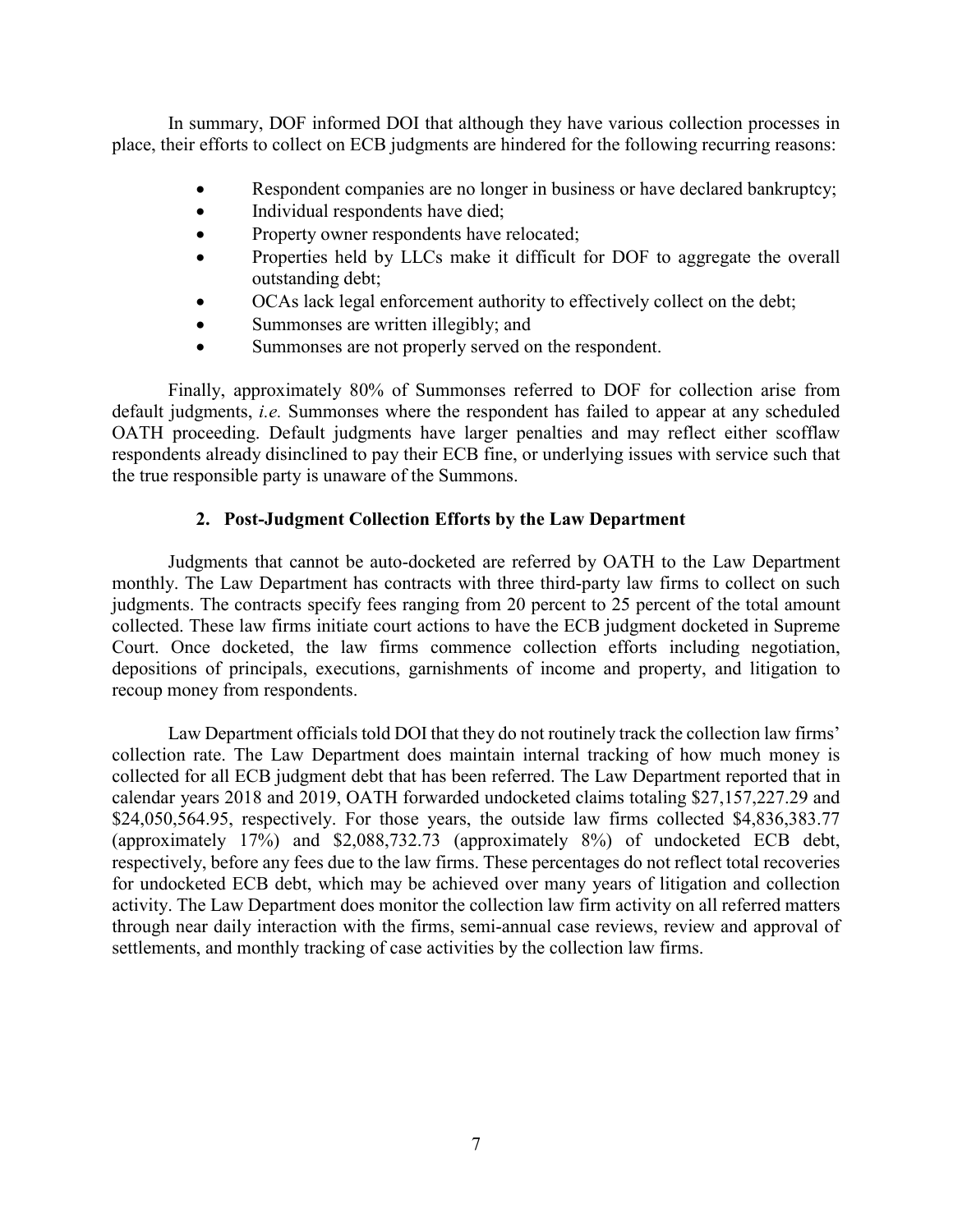#### **IV. Summary of DOI's Findings[15](#page-10-0)**

Based on the limited data provided by DOF, OATH, and the Law Department, DOI was not able to perform an exhaustive analysis into the challenges of collecting ECB judgments. None of the agencies maintain detailed records indicating why Summonses were not enforceable or why ECB judgments were not collectible. For example, there is no data on what percentage of Summonses had which common problem (*e.g.* illegible information, closed business, property owner out of state). Without examining and categorizing every individual dismissed Summons or uncollected ECB judgment, DOI had to rely on the anecdotal experience of OATH, DOF, and Law Department employees involved in these matters to identify procedural failures or vulnerabilities that may be contributing to the City's failure to realize a significant portion of the potential revenue from Summonses. DOI made the following observations based on the available data:

#### **A. Lack of Information Sharing Among City Agencies**

#### **1. Need for a Centralized Database**

A pervasive issue throughout this investigation was the lack of information-sharing between City agencies. One of the impediments to more effective ECB collections is the inability to determine aggregate debt owed to the City by a given individual or entity. The Law Department cited instances in which several agencies issue Summonses to a single respondent; however, due to slight variations in the spelling of the respondent's name, the collective ECB debt goes undetermined. DOF stated that their outdated databases make it challenging for them to track and collect on the debt.

 To combat the informational shortfall, DOF has begun implementing an Oracle platform named "DataBridge," which is managed by the Department of Information Technology & Telecommunications (DOITT). When fully engaged, this platform will serve as a library of information comprised of various datasets that can be shared among approved stakeholders. This comprehensive platform will provide City agencies the ability to share pertinent information through a singular source that all agencies can access.

DOF has already used DataBridge to increase its property tax collections. DOF officials stated that the non-integration of data between different sources, particularly from DOF, DOB and Department of City Planning databases, caused a gap in property valuations. For example, DOF obtained a listing of City properties with a "Certificate of Occupancy" from DOB. Comparing this data set with property photos taken by City vendor Cyclomedia Technology Inc., DOF found that many properties were improperly listed on DOF and DOB systems as vacant land, when in fact, the property included housing or buildings containing functional businesses. Through this

<span id="page-10-0"></span><sup>&</sup>lt;sup>15</sup> As part of an initiative to assess and improve DOF's collection processes, DOF entered into a \$1.2 million contract for the management consulting services of McKinsey & Company (McKinsey) in 2018. Despite many discussions with DOF regarding ECB collection processes, DOI was not informed that McKinsey was conducting a similar review. DOI found that many of the recommendations made by McKinsey mirror DOI's findings.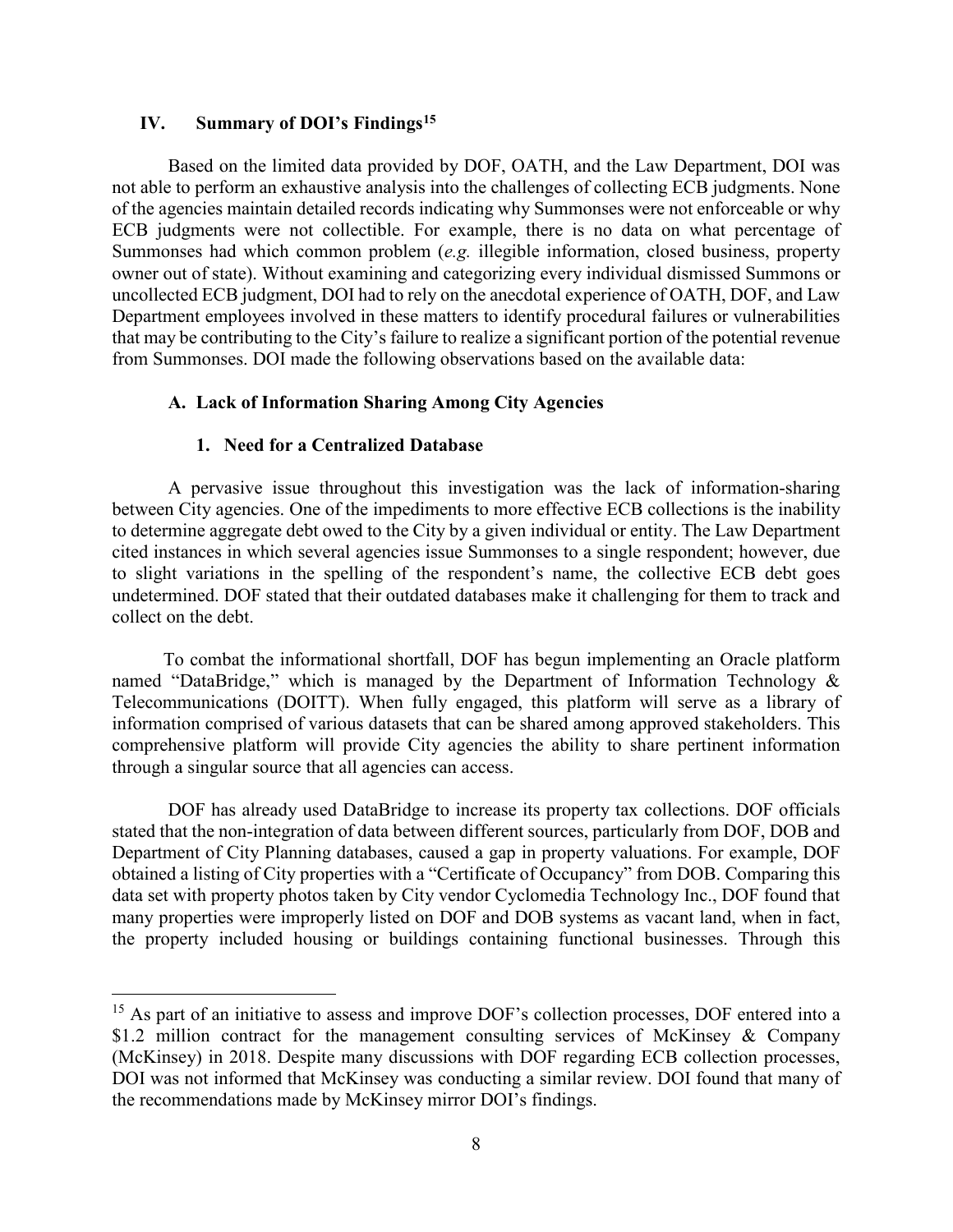initiative, DOF realized \$22.9 million in additional real estate tax revenue during fiscal year 2019. DOF will continue to use DataBridge with other internal units to enhance City debt collection.

DOI discussed with DOITT the feasibility of sharing ECB debt-related data among City agencies. DOI learned that DOITT and the Mayor's Office of Data Analytics (MODA) are contemplating a City-wide platform upgrade which, among other benefits, would allow for the integration of data from many City agencies. DOITT advised that while information sharing is technologically possible, the legal ramifications of privacy issues are a larger obstacle to sharing data.

If approval to use the DataBridge platform were extended to all City agencies that issue ECB Summonses, informational gaps could be eliminated or significantly reduced. Unlike the City's OpenData platform, which provides the public with transparency and access to a host of data from various sources across City agencies, DataBridge can serve as the repository of raw nonpublic data that can be shared among City agencies and approved external entities. Some of the benefits DataBridge can provide include: (1) the sharing of permit and license information that could be used by DOF to leverage the rules set forth in Local Law 47 (LL47) of 2016 which permits administrative action against City permit holders who also have outstanding ECB debt; (2) the seamless sharing of data across multiple City agencies; and (3) the identification of ECB debtors who have active contracts with the City.

DOI will continue to coordinate efforts with DOF, DOITT, and other City ECB agencies to promote access to the DataBridge platform.

#### **B. Consideration of Existing ECB Debt**

#### **1. Existing ECB Debt as a Factor When Granting or Renewing Licenses and Permits**

Pursuant to LL47 of 2016, Section 1049-b of the New York City Charter provides that the 13 City agencies that issue licenses, permits, or registrations have the ability to suspend, terminate, or revoke any licenses, permits, or registrations based on the failure of a respondent to timely pay their civil penalties. At the onset of this investigation, DOI determined that while some of the 13 agencies cited in LL47 were unaware of this law, others, due to technological limitations, had not promulgated rules pursuant to LL47. Recently, DOI discussed with DOF the impact LL47 has had on DOF collection efforts.

 DOF has been working with DOT, DOB, and the Department of Consumer and Worker Protection (DCWP)—formerly known as the Department of Consumer Affairs—to forge a data sharing initiative that includes sharing permittee or licensee information so DOF can identify respondents who currently owe ECB judgment debt. The following is a summary of these efforts:

> • DOT sends a monthly feed of its active permits to facilitate a DOF cross match against outstanding ECB debt. DOF stated that since September 2019, it has successfully collected \$8,429,958 in revenue related to DOT permit suspensions.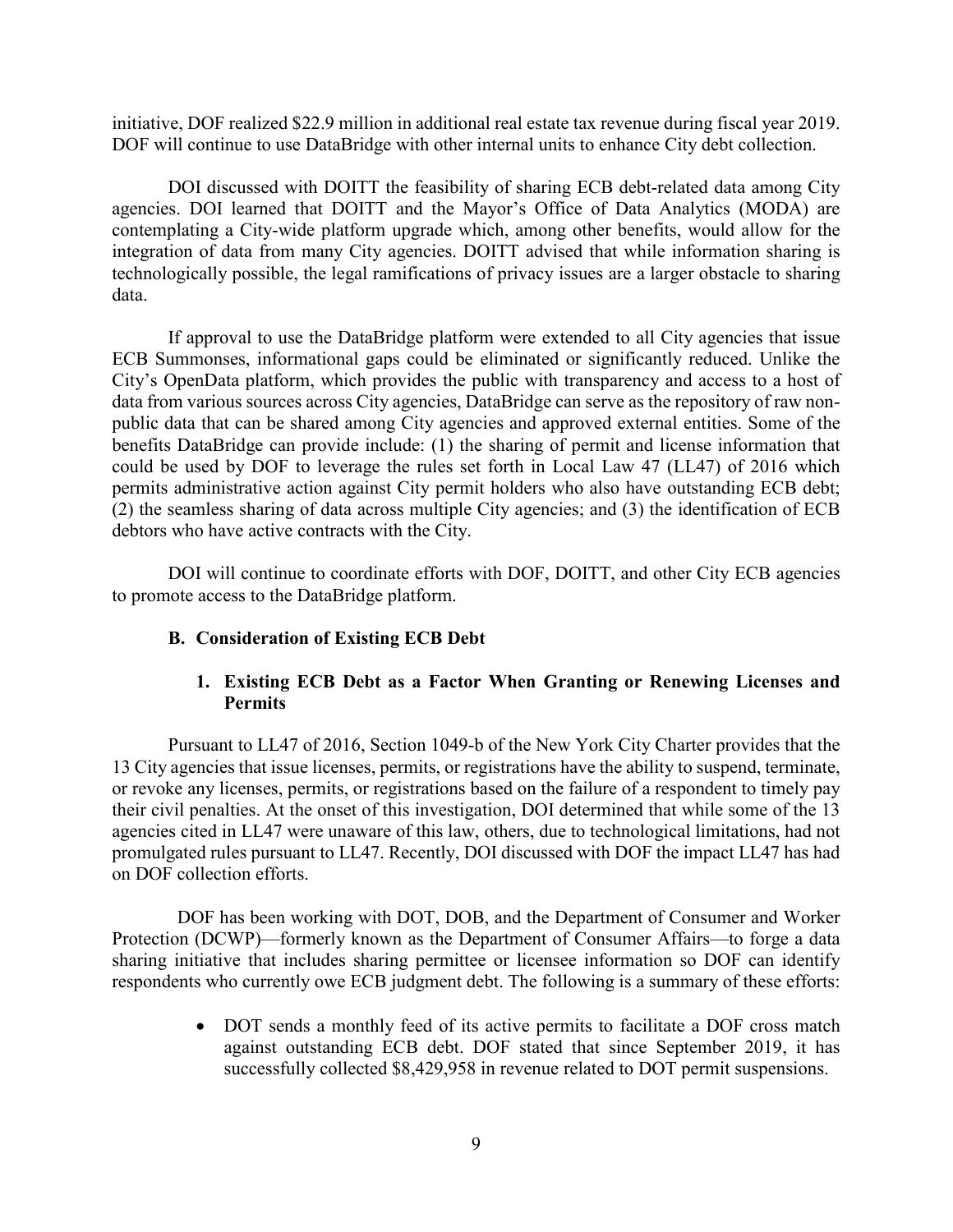- DOB's authority to withhold permits until City debt is satisfied predates LL47, and DOB has successfully collected City debt for the past eight years. Since 2018, DOB has provided DOF with two random samples consisting of 25% of the active permits that are issued by DOB. DOF has taken these samples and performed a match against the list of outstanding ECB judgment debt. In turn, DOB sent letters to permittees who had outstanding ECB judgment debt and informed them to resolve their debt or face permit revocation. According to DOF, they have collected \$1,407,245 in revenue since the start of this data initiative.
- DOF has been in communication with DCWP to share permittee and licensee information. However, the DCWP database does not allow automated transmittal of this information to DOF. DCWP stated that they have to manually and physically review files in order to provide DOF with an accurate headcount of active permits and licenses. DOF estimated that if DCWP information was automated, \$9,600,000 in ECB debt could be collected as a result of DCWP license suspensions and nonrenewals.

 DOI initiated discussions with DCWP, DPR, and FDNY regarding implementation of DataBridge. The respective parties were receptive to information sharing as a means to implement LL47 driven enforcement. Additionally, DOI discussed ways to incorporate ECB debt data with the FDNY data analysts responsible for the development of FDNY's new software upgrade. DOI will continue to encourage City ECB agencies to leverage LL47 rules as a cost-effective measure that would enhance ECB debt collection.

#### **2. Existing ECB Debt and City Contracts and Vendors**

DOI also recommends that City agencies consider outstanding ECB debt as part of the vetting process for all City contracts. DOI found that City agencies did business with vendors that had defaulted on a substantial amount of unpaid ECB debt. A number of these vendors continued to receive payments from the City without regard to their outstanding ECB debt. DOI also found that DOF was not leveraging contract payment information to collect on the outstanding ECB debt owed by active or inactive City vendors.

To evaluate the potential benefits of this recommendation, DOI obtained from DOF a listing of respondents with ECB debt categorized under the "Allowance for Bad Debt" for the time period of January 1, 2010 to October 15, 2018. DOI cross-referenced this list of debtors against a list of City vendors found on the public website Checkbook NYC, which provides information regarding City contracts. Among the 187,367 ECB debtors with debt categorized under the "Allowance for Bad Debt," DOI was able to identify 110 vendors that received violations prior to or during the terms of a City contract. Among these 110, DOI focused its review on the following 10 City vendors:  $16$ 

<span id="page-12-0"></span><sup>&</sup>lt;sup>16</sup> These 10 vendors had the largest "bad debt" amounts among vendors that DOI was able to confirm were the "true" respondents or responsible parties. These vendors may also have additional ECB debt currently in the collection cycle.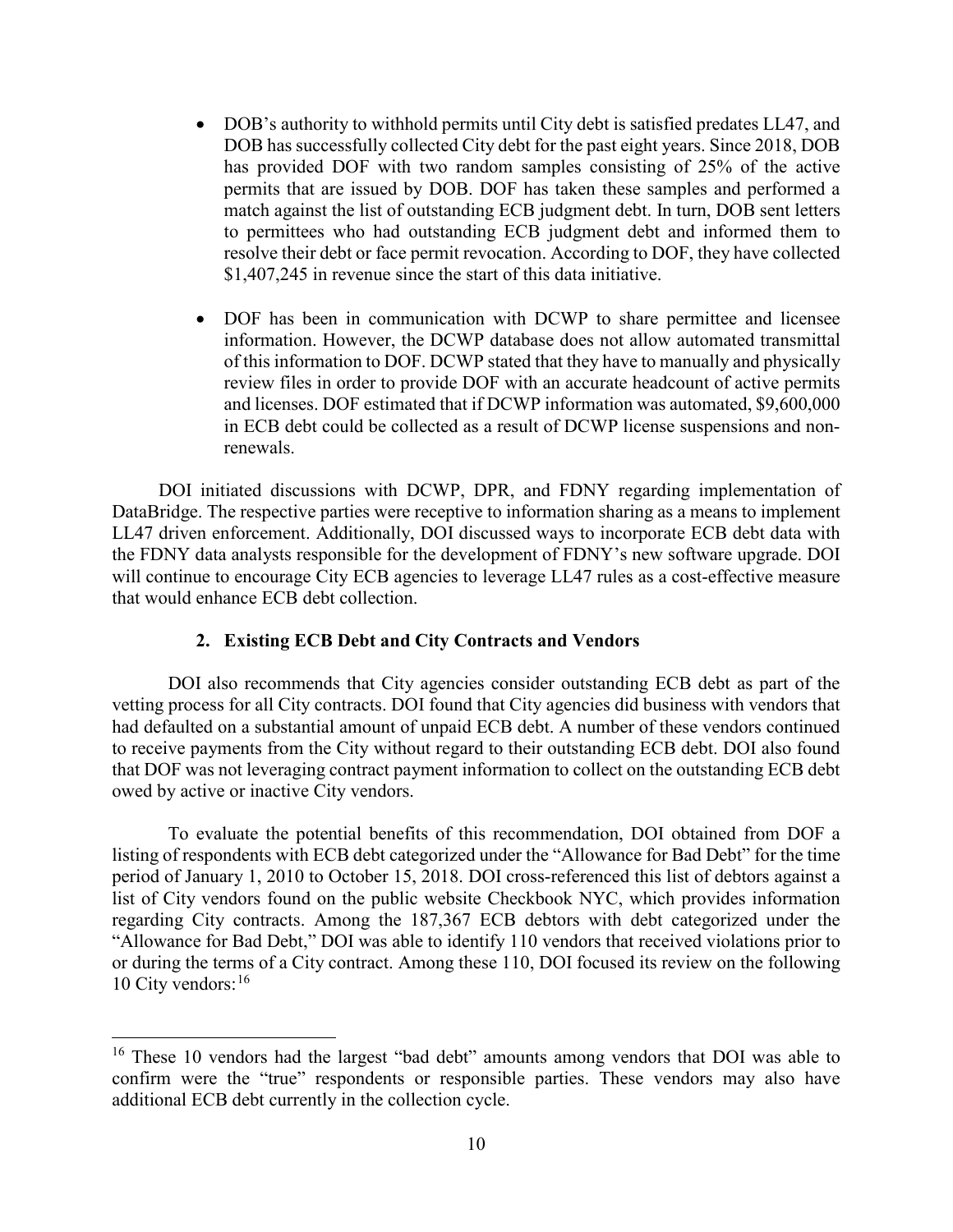| <b>Vendor</b>              | <b>Contracting City</b><br><b>Agency</b>                                | <b>ECB Debt</b><br>Owed <sup>17</sup> | <b>Paid to Vendor</b><br><b>After First</b><br>Violation <sup>18</sup> | <b>Violation During</b><br>or Prior to City<br>Contract |
|----------------------------|-------------------------------------------------------------------------|---------------------------------------|------------------------------------------------------------------------|---------------------------------------------------------|
| Adayad Inc                 | Housing<br>Preservation and<br>Development                              | \$119,484                             | \$230,952                                                              | Violation during<br>City contract                       |
| Plaza Homes LLC            | Housing<br>Preservation and<br>Development                              | \$70,906                              | \$268,541                                                              | Violation during<br>City contract                       |
| CG Enterprise 1 Corp       | City Council                                                            | \$35,913                              | \$264,040                                                              | Violation during<br>City contract                       |
| <b>HSL Lessee SNYT LLC</b> | Department of<br>Education:<br>Department of<br>Emergency<br>Management | \$21,216                              | \$278,730                                                              | Violation prior to<br>City contract                     |
| Yeshivah Ohel Moshe        | Department of<br>Education                                              | \$21,127                              | \$22,194                                                               | Violation during<br>City contract                       |
| <b>Wolet Enterprises</b>   | Administration for<br>Children's<br>Services                            | \$20,644                              | \$459,224                                                              | Violation during<br>City contract                       |
| 1440 Story LLC             | Department of<br>Education                                              | \$19,584                              | \$12,020,939                                                           | Violation during<br>City contract                       |
| Grace Episcopal Church     | Department of<br><b>Social Services</b>                                 | \$15,052                              | \$31,594                                                               | Violation prior to<br>City contract                     |
| Flatbridge Parking Corp    | Police Department                                                       | \$13,691                              | 1,209,814                                                              | Violation during<br>City contract                       |
| 90-100 Trinity Owner LLC   | Department of<br>Education                                              | \$7,951                               | 36,743,948                                                             | Violation during<br>City contract                       |

Adayad Inc received 11 violations between September 3, 2010 and June 27, 2011. These violations included cleanliness failures as well as failures to comply with the initial cleanliness orders. Before and at the time the violations were issued, Adayad Inc maintained a contract with the City through the Department of Housing Preservation and Development. Despite Adayad Inc's ongoing failure to pay the fees associated with the violations, the City paid out \$230,952 to the entity between the violation date and April 25, 2014, the final payment date of Adayad Inc's final City contract.

Adayad Inc receiving funds as a City vendor while also maintaining ECB debts is not an isolated case. The table above includes a number of other City vendors that received violations and failed to pay their ECB debt while continuing to receive payments from City contracts.

<span id="page-13-0"></span><sup>&</sup>lt;sup>17</sup> ECB Debt Owed includes the initial violation fee as well as accrued interest and penalties as of October 15, 2018.

<span id="page-13-1"></span> $18$  The amount paid to the vendor following the vendor's first violation includes contract payments made until October 15, 2018.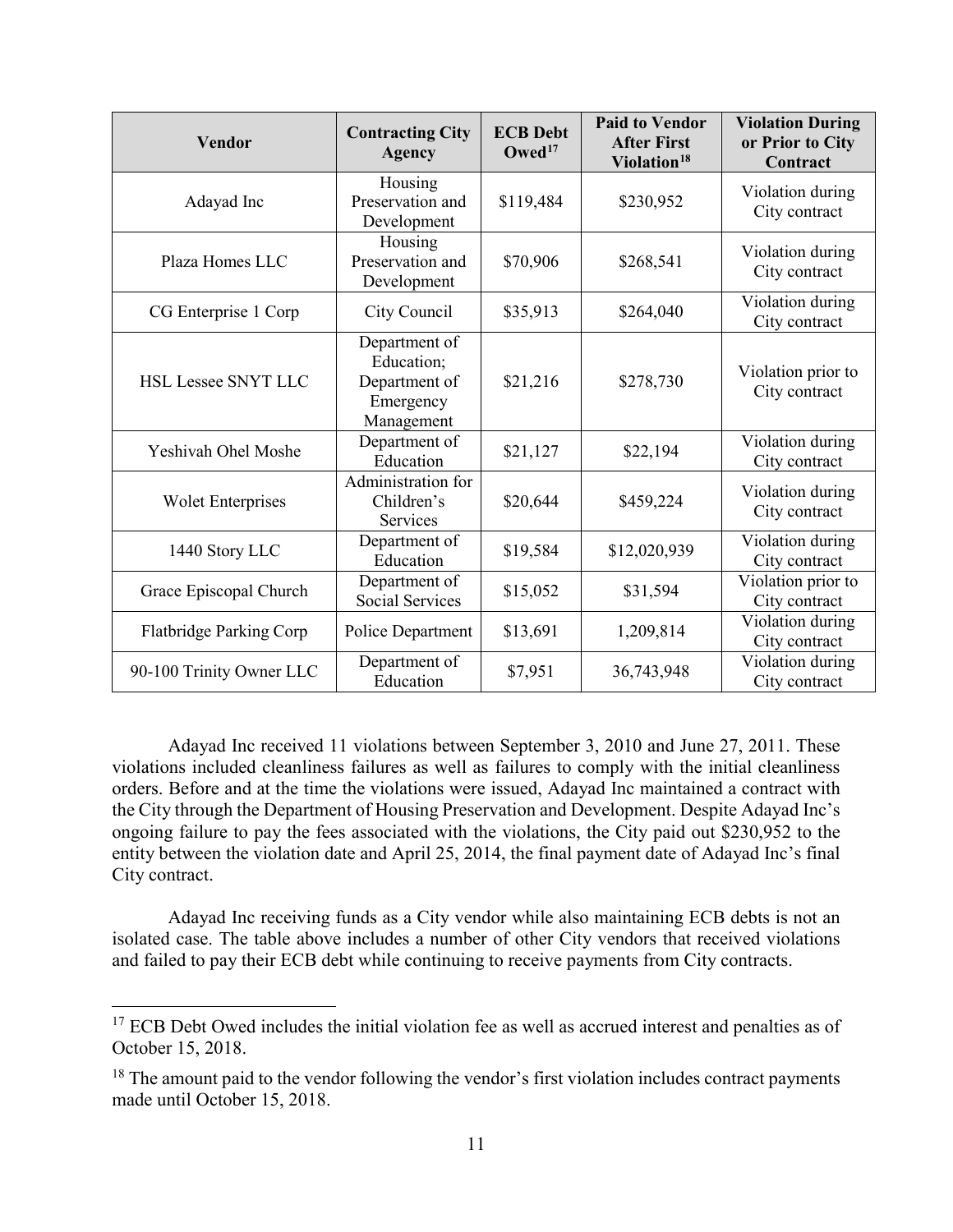In one of the most troubling cases from the above table, Wolet Enterprises was cited for multiple fire protection systems violations that it failed to pay while it continued to receive funding from the Administration for Children's Services.

Additionally, in a number of cases the City has granted new contracts to vendors with outstanding ECB Debt; the above table includes HSL Lessee SNYT LLC as such an example. In the case of HSL Lessee SNYT LLC, the entity received a violation on January 3, 2011 which was never paid and due to accrued interest and penalties amounted to \$21,216 as of October 15, 2018. While that violation remained unpaid, the City's Department of Education (DOE) began paying HSL Lessee SNYT LLC. Total payments from DOE to the entity between the violation date and October 15, 2018 amounted to \$178,730. While HSL Lessee SNYT LLC continued to maintain ECB debt, the City's Office of Emergency Management also entered into a contract with the entity. This contract paid HSL Lessee SNYT LLC \$100,000 on April 16, 2018.

As shown, these City vendors have received a substantial amount of contract payments from various City agencies while maintaining ECB debt. DOF has been unable to collect, and some of this debt has statutorily expired or will soon expire. The majority of City vendors selfreport their bank account information in order to be paid via Electronic Fund Transfer (EFT) method, while some choose to get paid via paper check. While DOF has access to the EFT data and can obtain check information for each vendor, DOI found that DOF has not used this payment information as an enforcement tool to collect the outstanding debt. DOI discussed this issue with DOF, and DOF has verbally accepted DOI's recommendation that all available vendor bank account information should be used in DOF's debt collection processes.

DOI also found that there is no universal identifier for respondent information that can be used for data matching purposes. Employer Identification Numbers (EINs) or address information is not available for all ECB violation Summonses. Given these constraints, DOI recommends that DOF periodically perform a wildcard search of all City vendors, licensees, and permittees that is cross-matched against the list of ECB judgment debtors. DOI also notes that the list of crossreferenced ECB judgments should not be limited to debt in active collection status but should be inclusive of debt that has been relegated to the "Allowance for Bad Debt" account.

DOF also started a proactive effort with the Mayor's Office of Contracting Services (MOCS) in which the EIN of vendors that register to do business with the City are cross-referenced with the available EIN information of ECB debtors.<sup>[19](#page-14-0)</sup> DOF proposes that all City agencies be required to notify vendors that any outstanding ECB debt owed to the City must be satisfied prior to the execution of any contract with the City.

Finally, DOI further recommends that a "caution" notice indicating a vendor has unpaid ECB debt be entered into the City's Procurement and Sourcing Solutions Portal (PASSPort) system. A review of these caution notices, as well as the vendor application, which includes an

<span id="page-14-0"></span> $19$  As discussed elsewhere in this report, these matches are currently limited to EIN, which fails to capture much of the Summons universe. Moreover, the City's PASSPort system for contracts and vendors (where the current DOF cross-reference program is housed) is only required for aggregate contract awards of over \$250,000 within the previous 12 months.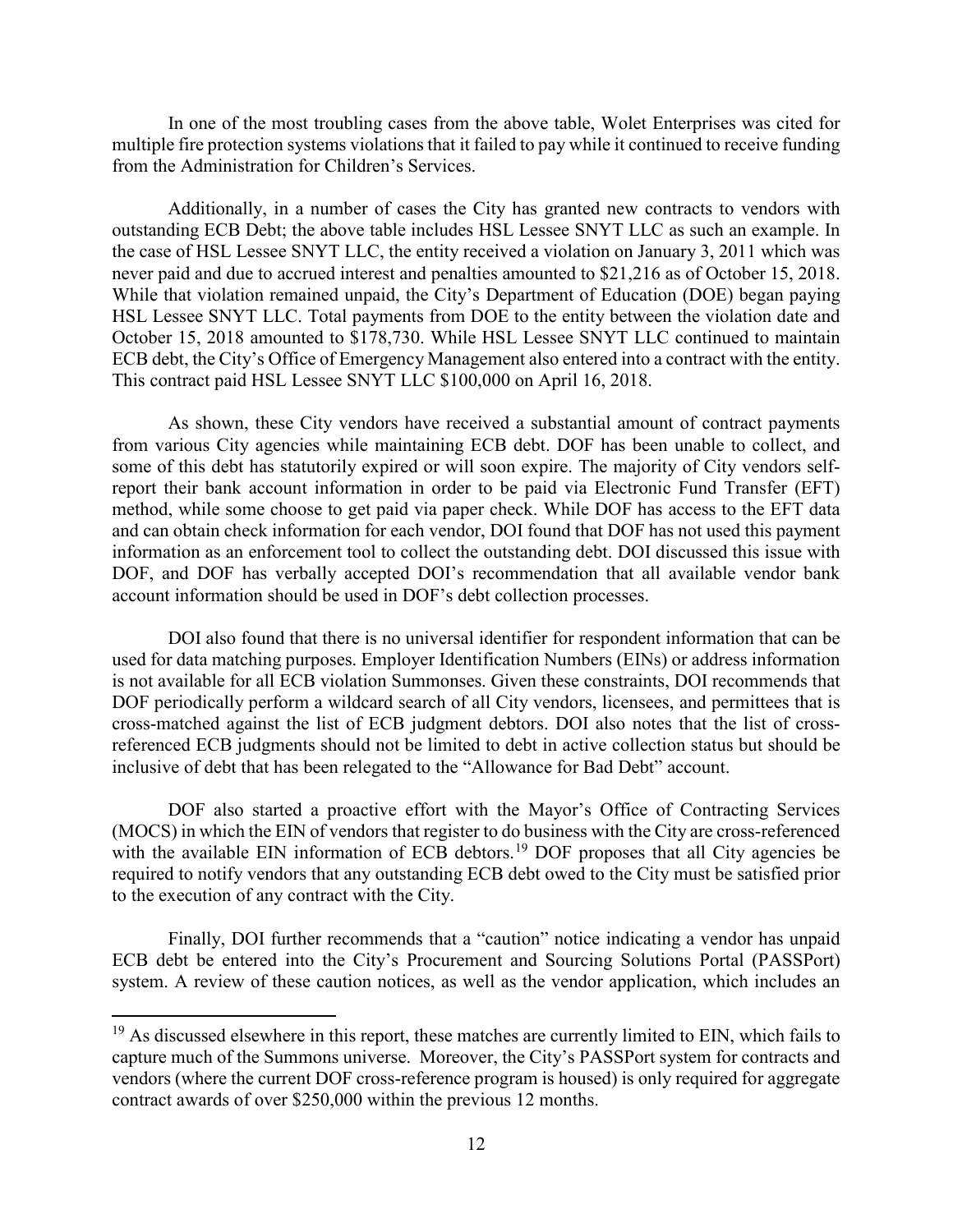attestation as to whether the vendor has any outstanding debt owed to the City, should be part of the responsibility determination conducted by City agency contracting staff for potential contractors.

#### **C. Summons Service**

#### **1. Handwritten Summonses**

Many Summonses are unenforceable due to inaccuracies in handwritten Summonses or errors in processing the handwritten Summonses. For example, illegible handwriting has hindered OATH's ability to confirm the identity of a respondent or has led to improper coding of the violation. DOI recommends all issuing agencies transition from handwritten Summonses to the use of electronic devices to issue Summonses.

The Department of Sanitation has successfully implemented an electronic issuance system named the "Notice of Violation Administrative System" (NOVAS) to issue Summonses. NOVAS connects directly to various City databases, which allows the Summons issuer to research and confirm respondent information (such as registered property owner of a given address) at the time of issuance.

Building on DSNY's electronic issuance system, DOI recommends that all City agencies that issue Summonses develop a program to do so by portable electronic device. Any such device should, at a minimum, (1) include a list of violation codes, and (2) provide real-time access to relevant City databases, such as the Buildings Information System (BIS) and Automated City Register Information System (ACRIS), to facilitate validation of respondent information.

#### **2. Accountability for Unenforceable Summonses and Training in Summons Issuance and Service**

DOI recommends that DOF and the Law Department—the two agencies charged with collecting ECB debt—notify both OATH and the issuing agencies when a judgment is deemed to be unenforceable due to the manner in which the Summons was written or served. Each issuing agency should designate an appropriate individual to receive these notifications. This data should then be used routinely by the issuing agency to provide guidance and responsive training to employees charged with issuing Summonses.

Illegibility of hand-written Summonses appears to be the most common recurring cause of difficulty enforcing or collecting on Summonses. Given that, in the absence of the recommended electronic Summons system, DOI recommends that all issuing agencies conduct staff training and quality control exercises to reduce the number of Summonses deemed unenforceable for this reason.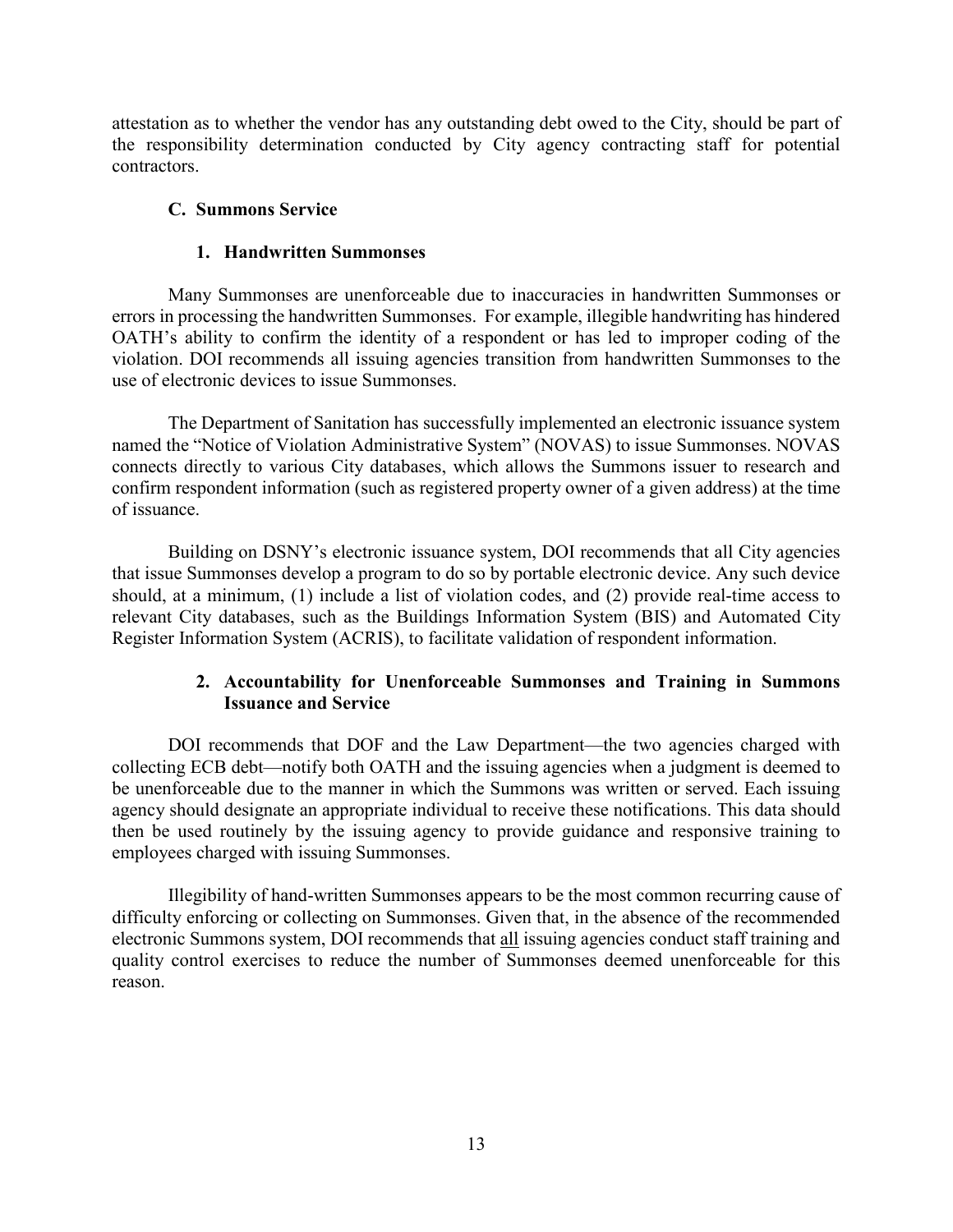#### **D. The Performance of Outside Collection Agencies (OCAs)**

In order to maximize the success of OCA referrals, DOI recommends that DOF track the performance of the OCAs' ECB debt collection efforts. Currently, OCAs do not provide DOF with detailed reporting describing the actions taken during the collection process. The OCAs provide DOF with revenue statistics demonstrating the amount of debt collected and the respective fees due to the OCAs. DOI recommends that the OCAs provide a listing of debt determined to be uncollectible, the collection actions taken, and the reason for the determination. This information could assist DOF in the evaluation of current processes and the development of new strategies to eliminate a number of the collection difficulties faced by OCAs. When the challenges of collecting ECB judgment debt originate with the issuing agency, DOF should report relevant information to the issuing agency in accordance with the procedure recommended in Section IV.C.2, above.

#### **V. Conclusion**

Based on the foregoing, DOI makes the following six policy and procedure recommendations designed to increase the debt collection rate and thereby bring more money into the City treasury, a vital goal in a time of fiscal crisis, as well as effectively deter violations that diminish quality of life for all New Yorkers. A chart showing which recommendations are issued to which City agencies is attached to this Report as Appendix A.

- 1. The City should standardize and expand the use of a centralized database allowing all City agencies to efficiently share City-owned information that is relevant to the issuance and enforcement of ECB Summonses.
- 2. City agencies should promulgate rules pursuant to LL47 of 2016 and should consider the existence of ECB debt before granting or renewing City licenses and permits.
- 3. Existing ECB debt should be made a determining factor in evaluating vendor responsibility for all City contracts and purchasing decisions. All vendors should be informed that contract payments will not be made until outstanding ECB debt is either paid or satisfactorily resolved.
- 4. Summons-issuing Agencies should adopt systems to electronically issue Summonses.
- 5. Unenforceable Summonses should be tracked by DOF and the Law Department, and the cause of the non-enforcement should be relayed to the issuing agency and to OATH. Issuing agencies should designate an employee or employees to track its unenforceable Summonses and to ensure that guidance and training responsive to the issues identified is provided.
- 6. DOF should track the performance of OCAs and make use of the data to identify collection process improvements.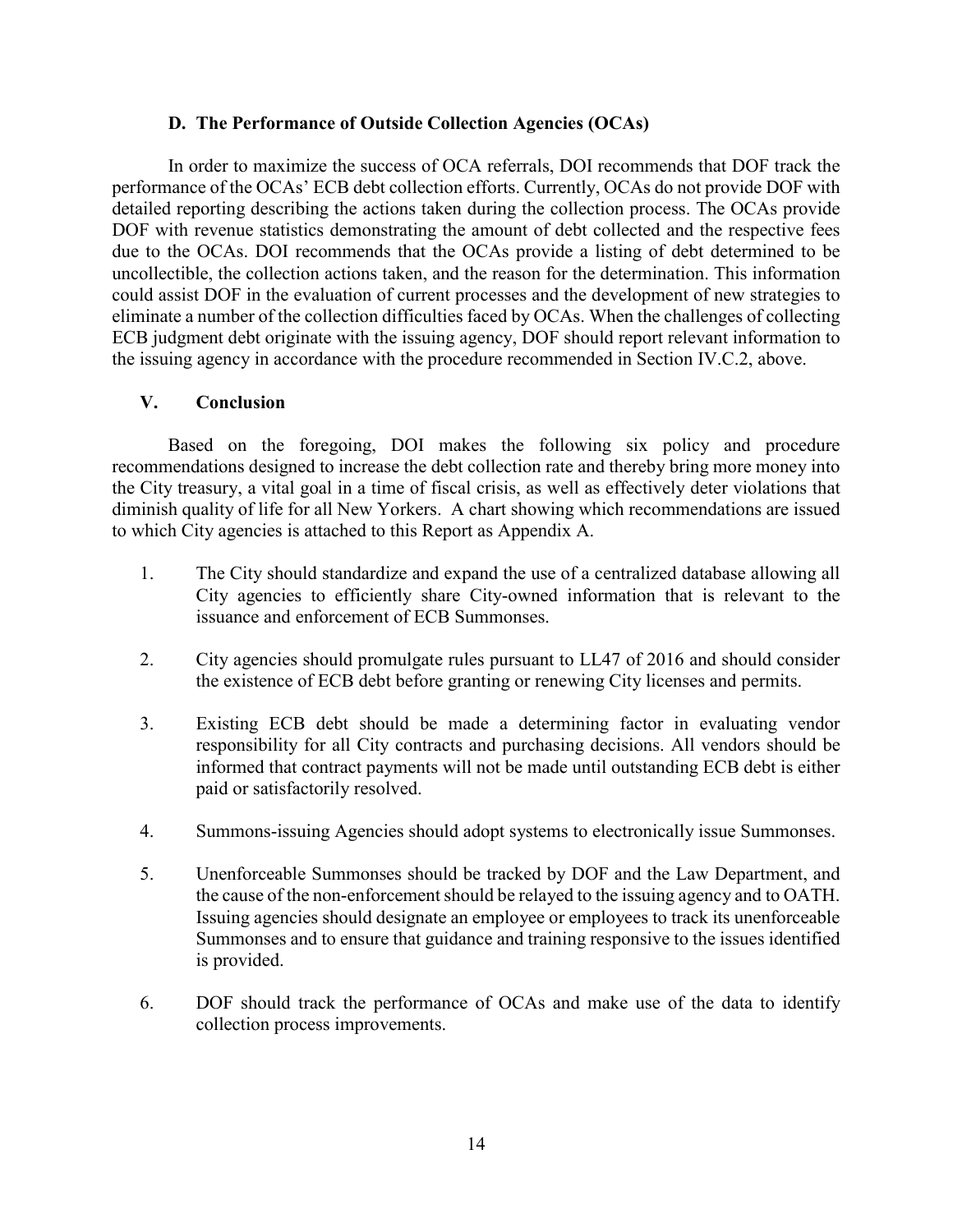The City needs a robust collection system now more than ever. Enhanced enforcement of ECB debt collection can increase revenue to the City and improve both enforcement as well as deterrence of quality-of-life and safety violations.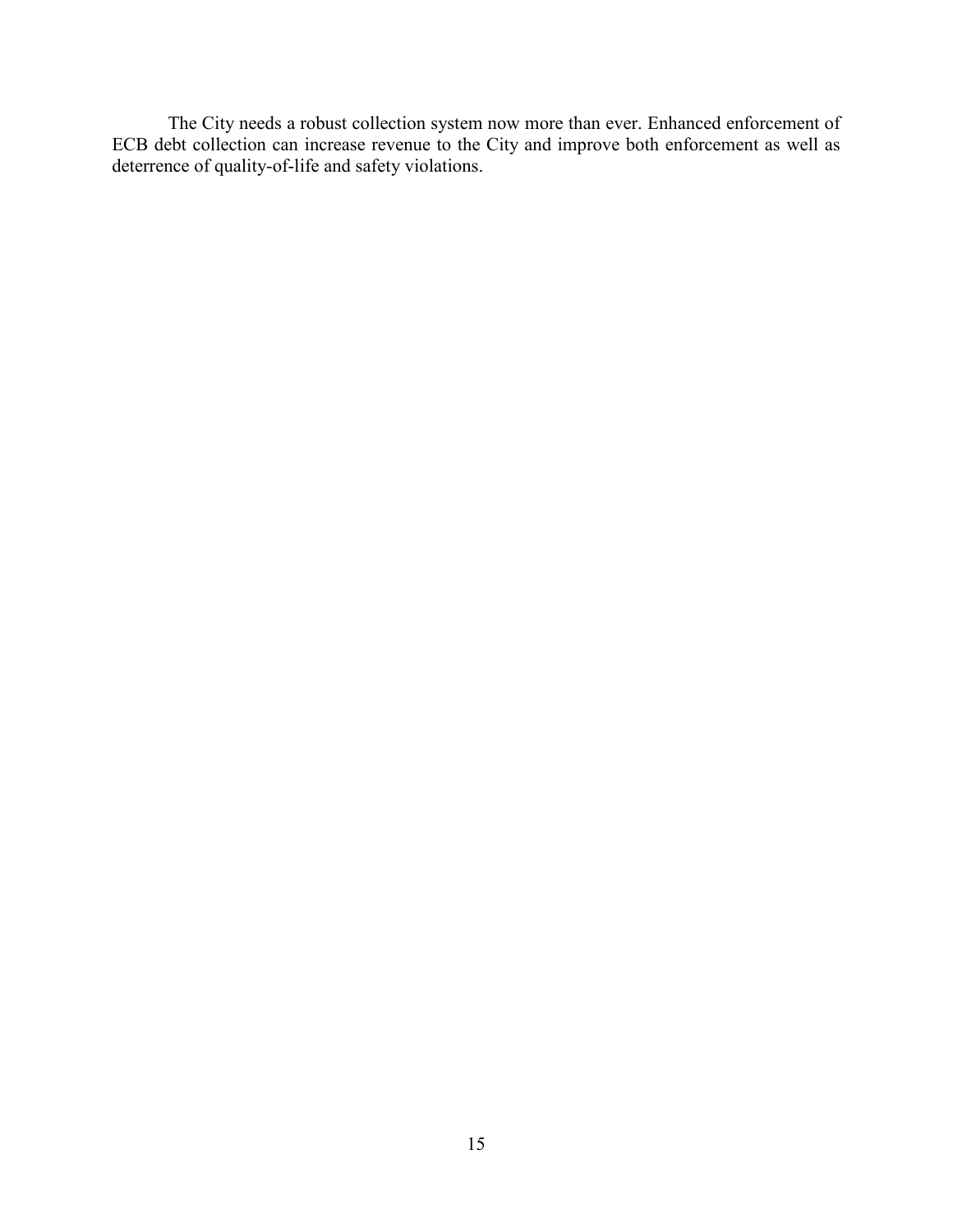## *VI. Appendix A: City Agencies PPR Distribution List*

|                                               | <b>Issue ECB Summonses</b> | <b>Issue Permits, Licenses or</b> | <b>Procurement of</b> |                       |  |
|-----------------------------------------------|----------------------------|-----------------------------------|-----------------------|-----------------------|--|
| <b>Agency Name</b>                            |                            | <b>Registrations</b>              | <b>Contracts</b>      | <b>PPR's to Issue</b> |  |
| <b>Administration for Children's Services</b> | No                         | No                                | Yes                   | 1,3                   |  |
| <b>Board of Correction</b>                    | No                         | <b>No</b>                         | Yes                   | 1,3                   |  |
| <b>Board of Elections</b>                     | <b>No</b>                  | No                                | Yes                   | 1,3                   |  |
| <b>Board of Standard &amp; Appeals</b>        | <b>No</b>                  | <b>No</b>                         | Yes                   | 1,3                   |  |
| <b>Bronx Borough President</b>                | <b>No</b>                  | No                                | Yes                   | 1,3                   |  |
| <b>Bronx Community Board #1</b>               | <b>No</b>                  | <b>No</b>                         | Yes                   | 1,3                   |  |
| <b>Bronx Community Board #10</b>              | <b>No</b>                  | <b>No</b>                         | Yes                   | 1,3                   |  |
| <b>Bronx Community Board #11</b>              | <b>No</b>                  | <b>No</b>                         | Yes                   | 1,3                   |  |
| <b>Bronx Community Board #12</b>              | <b>No</b>                  | <b>No</b>                         | Yes                   | 1,3                   |  |
| <b>Bronx Community Board #2</b>               | <b>No</b>                  | <b>No</b>                         | Yes                   | 1,3                   |  |
| <b>Bronx Community Board #3</b>               | <b>No</b>                  | <b>No</b>                         | Yes                   | 1,3                   |  |
| <b>Bronx Community Board #4</b>               | <b>No</b>                  | <b>No</b>                         | Yes                   | 1,3                   |  |
| <b>Bronx Community Board #5</b>               | <b>No</b>                  | <b>No</b>                         | Yes                   | 1,3                   |  |
| <b>Bronx Community Board #6</b>               | <b>No</b>                  | <b>No</b>                         | Yes                   | 1,3                   |  |
| <b>Bronx Community Board #7</b>               | <b>No</b>                  | <b>No</b>                         | Yes                   | 1,3                   |  |
| <b>Bronx Community Board #8</b>               | <b>No</b>                  | <b>No</b>                         | Yes                   | 1,3                   |  |
| <b>Bronx Community Board #9</b>               | <b>No</b>                  | <b>No</b>                         | Yes                   | 1,3                   |  |
| <b>Brooklyn Borough President</b>             | <b>No</b>                  | <b>No</b>                         | Yes                   | 1,3                   |  |
| <b>Brooklyn Community Board #1</b>            | <b>No</b>                  | No                                | Yes                   | 1,3                   |  |
| <b>Brooklyn Community Board #10</b>           | <b>No</b>                  | <b>No</b>                         | Yes                   | 1,3                   |  |
| <b>Brooklyn Community Board #11</b>           | <b>No</b>                  | <b>No</b>                         | Yes                   | 1,3                   |  |
| <b>Brooklyn Community Board #12</b>           | <b>No</b>                  | <b>No</b>                         | Yes                   | 1,3                   |  |
| <b>Brooklyn Community Board #13</b>           | No                         | <b>No</b>                         | Yes                   | 1,3                   |  |
| <b>Brooklyn Community Board #14</b>           | No                         | <b>No</b>                         | Yes                   | 1,3                   |  |
| <b>Brooklyn Community Board #15</b>           | No                         | No                                | Yes                   | 1,3                   |  |
| <b>Brooklyn Community Board #16</b>           | No                         | <b>No</b>                         | Yes                   | 1,3                   |  |
| <b>Brooklyn Community Board #17</b>           | No                         | <b>No</b>                         | Yes                   | 1,3                   |  |
| <b>Brooklyn Community Board #18</b>           | No                         | <b>No</b>                         | Yes                   | 1,3                   |  |
| <b>Brooklyn Community Board #2</b>            | No                         | <b>No</b>                         | Yes                   | 1,3                   |  |
| <b>Brooklyn Community Board #3</b>            | <b>No</b>                  | <b>No</b>                         | Yes                   | 1,3                   |  |
| <b>Brooklyn Community Board #4</b>            | No                         | <b>No</b>                         | Yes                   | 1,3                   |  |
| <b>Brooklyn Community Board #5</b>            | No                         | <b>No</b>                         | Yes                   | 1,3                   |  |
| <b>Brooklyn Community Board #6</b>            | <b>No</b>                  | No                                | Yes                   | 1,3                   |  |
| <b>Brooklyn Community Board #7</b>            | <b>No</b>                  | <b>No</b>                         | Yes                   | 1,3                   |  |
| <b>Brooklyn Community Board #8</b>            | No                         | No                                | Yes                   | 1,3                   |  |
| <b>Brooklyn Community Board #9</b>            | No                         | No                                | Yes                   | 1,3                   |  |
| <b>Brooklyn Public Library</b>                | No                         | No                                | Yes                   | 1,3                   |  |
| <b>Business Integrity Commission</b>          | Yes                        | Yes                               | Yes                   | 1, 2, 3, 4, 5         |  |
| <b>Campaign Finance Board</b>                 | $\mathsf{No}$              | No                                | Yes                   | 1,3                   |  |
| <b>City Civil Service Commission</b>          | $\mathsf{No}$              | No                                | Yes                   | 1,3                   |  |
| <b>City Clerk</b>                             | $\mathsf{No}$              | No                                | Yes                   | 1,3                   |  |
| <b>City Council</b>                           | No                         | No                                | Yes                   | 1,3                   |  |
| <b>City Marshal</b>                           | $\mathsf{No}$              | No                                | Yes                   | 1,3                   |  |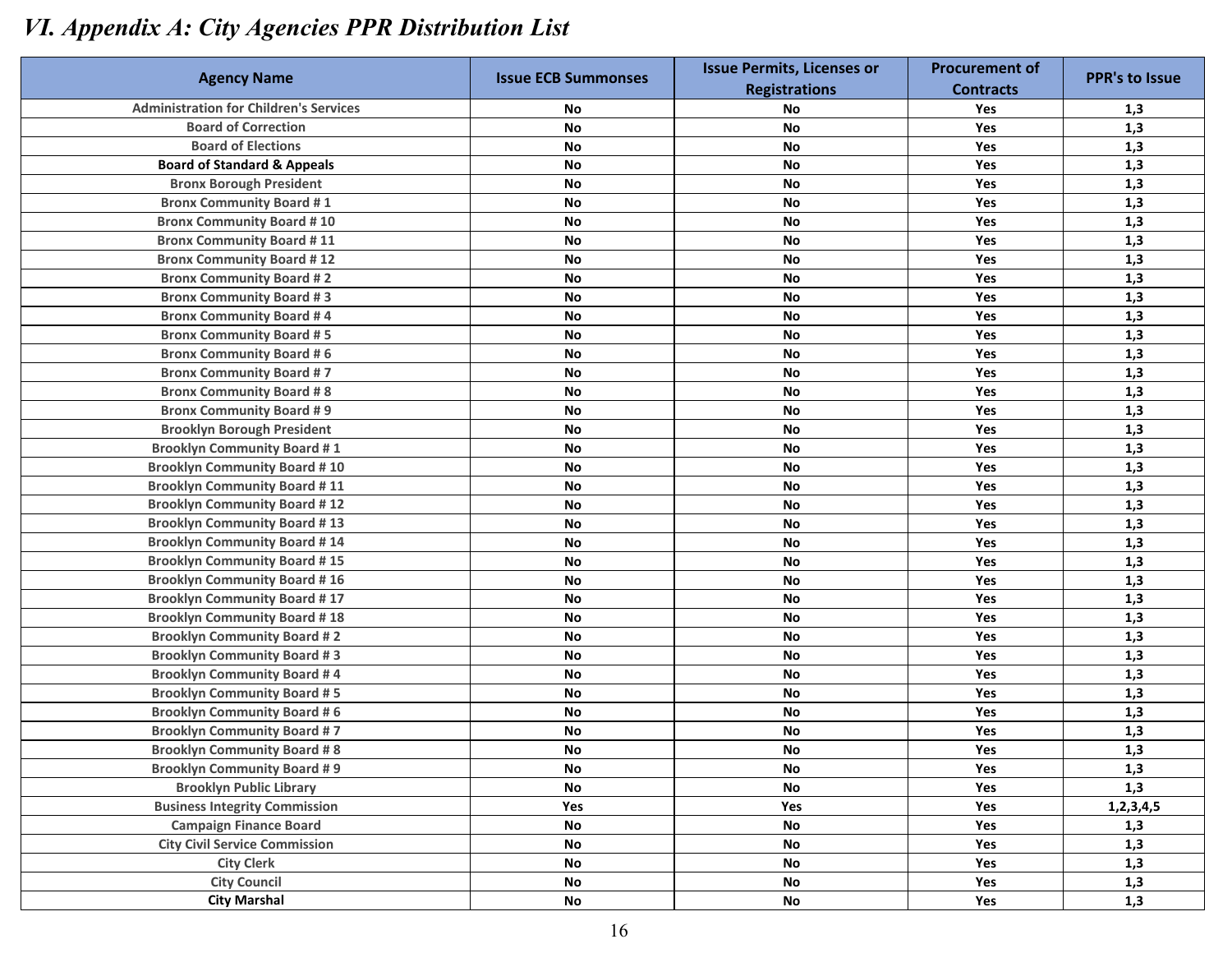|                                                             |                            | <b>Issue Permits, Licenses or</b> | <b>Procurement of</b> |                       |
|-------------------------------------------------------------|----------------------------|-----------------------------------|-----------------------|-----------------------|
| <b>Agency Name</b>                                          | <b>Issue ECB Summonses</b> | <b>Registrations</b>              | <b>Contracts</b>      | <b>PPR's to Issue</b> |
| <b>City University of New York</b>                          | No                         | <b>No</b>                         | Yes                   | 1,3                   |
| <b>Commission on Human Rights</b>                           | <b>No</b>                  | <b>No</b>                         | Yes                   | 1,3                   |
| <b>Conflicts of Interest Board</b>                          | <b>No</b>                  | <b>No</b>                         | Yes                   | 1,3                   |
| <b>DCAS/Division of Municipal Supply Service</b>            | <b>No</b>                  | <b>No</b>                         | Yes                   | 1,3                   |
| <b>Department for the Aging</b>                             | <b>No</b>                  | <b>No</b>                         | Yes                   | 1,3                   |
| <b>Department of Buildings</b>                              | Yes                        | Yes                               | Yes                   | 1,2,3,4,5             |
| <b>Department of City Planning</b>                          | <b>No</b>                  | <b>No</b>                         | Yes                   | 1,3                   |
| <b>Department of Citywide Administrative Services</b>       | Yes                        | No                                | Yes                   | 1,3,4,5               |
| <b>Department of Consumer &amp; Worker Protection</b>       | Yes                        | Yes                               | Yes                   | 1,2,3,4,5             |
| <b>Department of Correction</b>                             | No                         | No                                | <b>Yes</b>            | 1,3                   |
| <b>Department of Cultural Affairs</b>                       | No                         | No                                | Yes                   | 1,3                   |
| <b>Department of Design and Construction</b>                | No                         | No                                | Yes                   | 1,3                   |
| <b>Department of Education</b>                              | No                         | <b>No</b>                         | Yes                   | 1,3                   |
| <b>Office of Emergency Management</b>                       | <b>No</b>                  | No                                | Yes                   | 1,3                   |
| <b>Department of Environmental Protection</b>               | Yes                        | Yes                               | Yes                   | 1,2,3,4,5             |
| <b>Department of Finance</b>                                | <b>No</b>                  | No                                | Yes                   | 1,2,3,5,6             |
| Department of Health and Mental Hygiene                     | Yes                        | Yes                               | Yes                   | 1,2,3,4,5             |
| <b>Department of Homeless Services</b>                      | <b>No</b>                  | No                                | Yes                   | 1,3                   |
| Department of Information Technology and Telecommunications | Yes                        | Yes                               | Yes                   | 1,2,3,4,5             |
| <b>Department of Parks and Recreation</b>                   | Yes                        | Yes                               | Yes                   | 1,2,3,4,5             |
| <b>Department of Probation</b>                              | <b>No</b>                  | No                                | Yes                   | 1,3                   |
| <b>Department of Records and Information Services</b>       | <b>No</b>                  | No                                | Yes                   | 1,3                   |
| <b>Department of Sanitation</b>                             | Yes                        | Yes                               | Yes                   | 1,2,3,4,5             |
| <b>Department of Small Business Services</b>                | Yes                        | Yes                               | Yes                   | 1,2,3,4,5             |
| <b>Department of Transportation</b>                         | Yes                        | Yes                               | Yes                   | 1,2,3,4,5             |
| <b>Department of Veterans' Services</b>                     | <b>No</b>                  | No                                | Yes                   | 1,3                   |
| <b>Department of Youth and Community Development</b>        | <b>No</b>                  | No                                | Yes                   | 1,3                   |
| <b>Department of Youth and Family Justice</b>               | <b>No</b>                  | No                                | Yes                   | 1,3                   |
| <b>District Attorney - Bronx County</b>                     | <b>No</b>                  | <b>No</b>                         | Yes                   | 1,3                   |
| <b>District Attorney - New York County</b>                  | <b>No</b>                  | <b>No</b>                         | Yes                   | 1,3                   |
| <b>District Attorney - Queens County</b>                    | <b>No</b>                  | No                                | Yes                   | 1,3                   |
| <b>District Attorney - Kings County</b>                     | <b>No</b>                  | No                                | Yes                   | 1,3                   |
| <b>District Attorney -Richmond County</b>                   | <b>No</b>                  | <b>No</b>                         | Yes                   | 1,3                   |
| <b>Economic Development Corporation</b>                     | <b>No</b>                  | No                                | Yes                   | 1,3                   |
| <b>Equal Employment Practices Commission</b>                | No                         | $\mathsf{No}$                     | Yes                   | 1,3                   |
| <b>Financial Information Services Agency</b>                | <b>No</b>                  | No                                | Yes                   | 1,3                   |
| <b>Fire Department</b>                                      | Yes                        | Yes                               | Yes                   | 1,2,3,4,5             |
| <b>Health and Hospitals Corporation</b>                     | No                         | <b>No</b>                         | Yes                   | 1,3                   |
| <b>Housing Authority</b>                                    | No                         | No                                | Yes                   | 1,3                   |
| <b>Housing Preservation and Development</b>                 | $\mathsf{No}$              | No                                | Yes                   | 1,3                   |
| <b>Human Resources Administration</b>                       | No                         | No                                | Yes                   | 1,3                   |
| <b>Independent Budget Office</b>                            | No                         | No                                | Yes                   | 1,3                   |
| <b>Landmarks Preservation Commission</b>                    | Yes                        | Yes                               | Yes                   | 1,2,3,4,5             |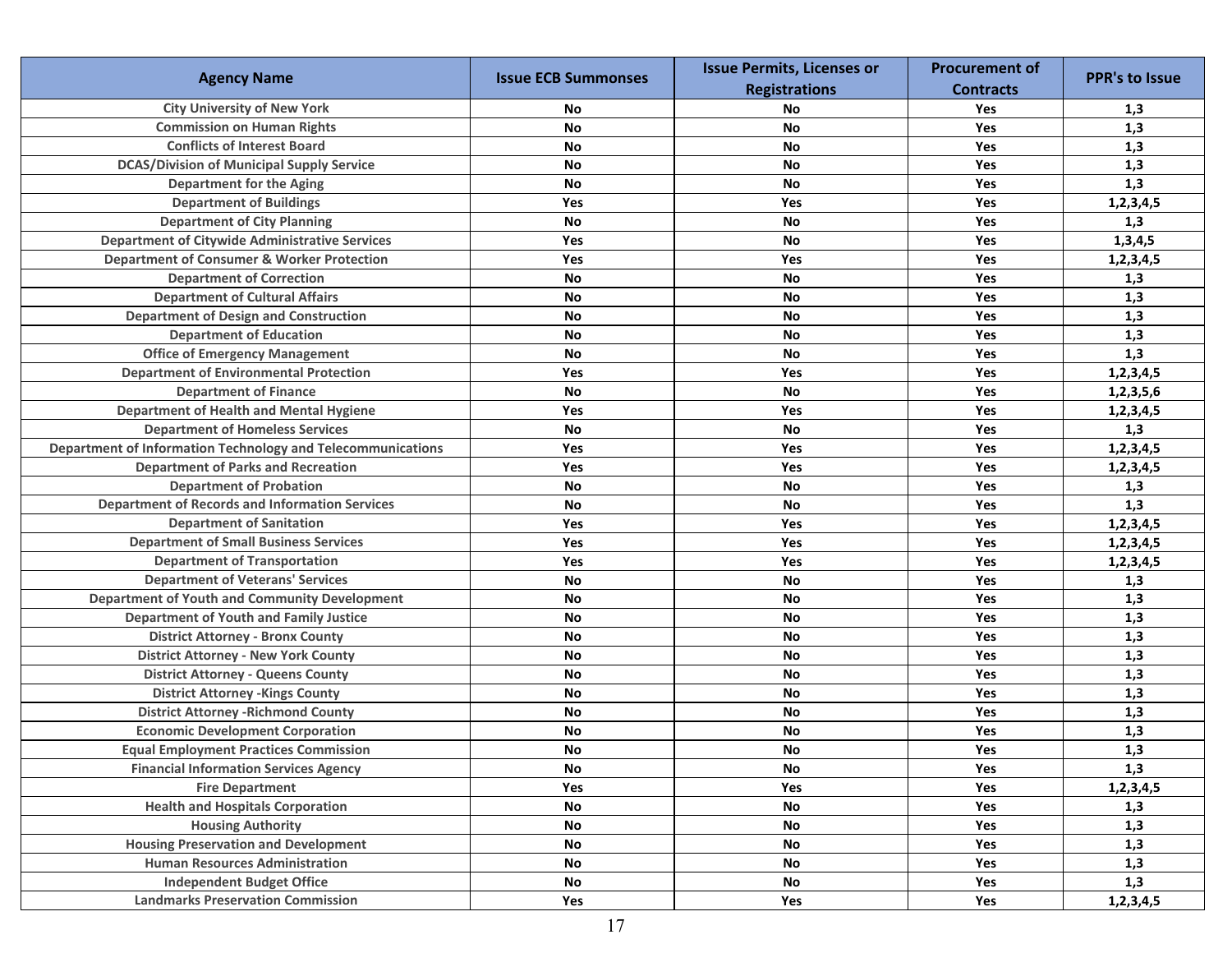|                                                     |                            | <b>Issue Permits, Licenses or</b> | <b>Procurement of</b> |                       |
|-----------------------------------------------------|----------------------------|-----------------------------------|-----------------------|-----------------------|
| <b>Agency Name</b>                                  | <b>Issue ECB Summonses</b> | <b>Registrations</b>              | <b>Contracts</b>      | <b>PPR's to Issue</b> |
| <b>Law Department</b>                               | No                         | No                                | Yes                   | 1,3                   |
| <b>Manhattan Borough President</b>                  | <b>No</b>                  | <b>No</b>                         | Yes                   | 1,3                   |
| <b>Manhattan Community Board #1</b>                 | <b>No</b>                  | <b>No</b>                         | Yes                   | 1,3                   |
| <b>Manhattan Community Board #10</b>                | <b>No</b>                  | <b>No</b>                         | Yes                   | 1,3                   |
| <b>Manhattan Community Board #11</b>                | <b>No</b>                  | <b>No</b>                         | Yes                   | 1,3                   |
| <b>Manhattan Community Board #12</b>                | No                         | <b>No</b>                         | Yes                   | 1,3                   |
| <b>Manhattan Community Board #2</b>                 | <b>No</b>                  | <b>No</b>                         | Yes                   | 1,3                   |
| <b>Manhattan Community Board #3</b>                 | No                         | No                                | Yes                   | 1,3                   |
| <b>Manhattan Community Board #4</b>                 | <b>No</b>                  | No                                | Yes                   | 1,3                   |
| <b>Manhattan Community Board #5</b>                 | No                         | <b>No</b>                         | Yes                   | 1,3                   |
| <b>Manhattan Community Board #6</b>                 | <b>No</b>                  | No                                | Yes                   | 1,3                   |
| <b>Manhattan Community Board #7</b>                 | <b>No</b>                  | <b>No</b>                         | Yes                   | 1,3                   |
| <b>Manhattan Community Board #8</b>                 | <b>No</b>                  | No                                | Yes                   | 1,3                   |
| <b>Manhattan Community Board #9</b>                 | <b>No</b>                  | No                                | Yes                   | 1,3                   |
| <b>Mayor's Office</b>                               | <b>No</b>                  | <b>No</b>                         | Yes                   | 1,3                   |
| <b>Mayor's Office of Contracting Services</b>       | <b>No</b>                  | <b>No</b>                         | Yes                   | 1,3                   |
| <b>New York Police Department</b>                   | Yes                        | Yes                               | Yes                   | 1,2,3,4,5             |
| <b>New York Public Library</b>                      | <b>No</b>                  | <b>No</b>                         | Yes                   | 1,3                   |
| <b>New York Research Libraries</b>                  | <b>No</b>                  | <b>No</b>                         | Yes                   | 1,3                   |
| <b>NYC Employee's Retirement System</b>             | <b>No</b>                  | <b>No</b>                         | Yes                   | 1,3                   |
| <b>Office of Administrative Tax Appeals</b>         | No                         | <b>No</b>                         | Yes                   | 1,3                   |
| <b>Office of Administrative Trials and Hearings</b> | No                         | No                                | Yes                   | 1, 3, 5               |
| <b>Office of Chief Medical Examiner</b>             | <b>No</b>                  | <b>No</b>                         | Yes                   | 1,3                   |
| <b>Office of Collective Bargaining</b>              | <b>No</b>                  | <b>No</b>                         | Yes                   | 1,3                   |
| <b>Office of Labor Relations</b>                    | <b>No</b>                  | <b>No</b>                         | Yes                   | 1,3                   |
| <b>Office of Management and Budget</b>              | No                         | <b>No</b>                         | Yes                   | 1,3                   |
| <b>Office of Payroll Administration</b>             | <b>No</b>                  | <b>No</b>                         | Yes                   | 1,3                   |
| <b>Office of the Actuary</b>                        | No                         | <b>No</b>                         | Yes                   | 1,3                   |
| Office of the Sheriff                               | <b>No</b>                  | <b>No</b>                         | Yes                   | 1,3                   |
| <b>Pension Contributions</b>                        | No                         | <b>No</b>                         | Yes                   | 1,3                   |
| <b>Public Administrator-Bronx County</b>            | <b>No</b>                  | <b>No</b>                         | Yes                   | 1,3                   |
| <b>Public Administrator-Kings County</b>            | <b>No</b>                  | <b>No</b>                         | Yes                   | 1,3                   |
| <b>Public Administrator-New York County</b>         | <b>No</b>                  | No                                | Yes                   | 1,3                   |
| <b>Public Administrator-Queens County</b>           | <b>No</b>                  | No                                | Yes                   | 1,3                   |
| <b>Public Administrator-Richmond County</b>         | ${\sf No}$                 | No                                | Yes                   | 1,3                   |
| <b>Public Advocate</b>                              | No                         | No                                | Yes                   | 1,3                   |
| <b>Queens Borough President</b>                     | No                         | No                                | Yes                   | 1,3                   |
| Queens Borough Public Library                       | No                         | No                                | Yes                   | 1,3                   |
| <b>Queens Community Board #1</b>                    | No                         | No                                | Yes                   | 1,3                   |
| <b>Queens Community Board #10</b>                   | No                         | No                                | Yes                   | 1,3                   |
| Queens Community Board #11                          | No                         | No                                | Yes                   | 1,3                   |
| <b>Queens Community Board #12</b>                   | No                         | No                                | Yes                   | 1,3                   |
| <b>Queens Community Board #13</b>                   | $\mathsf{No}$              | No                                | Yes                   | 1,3                   |